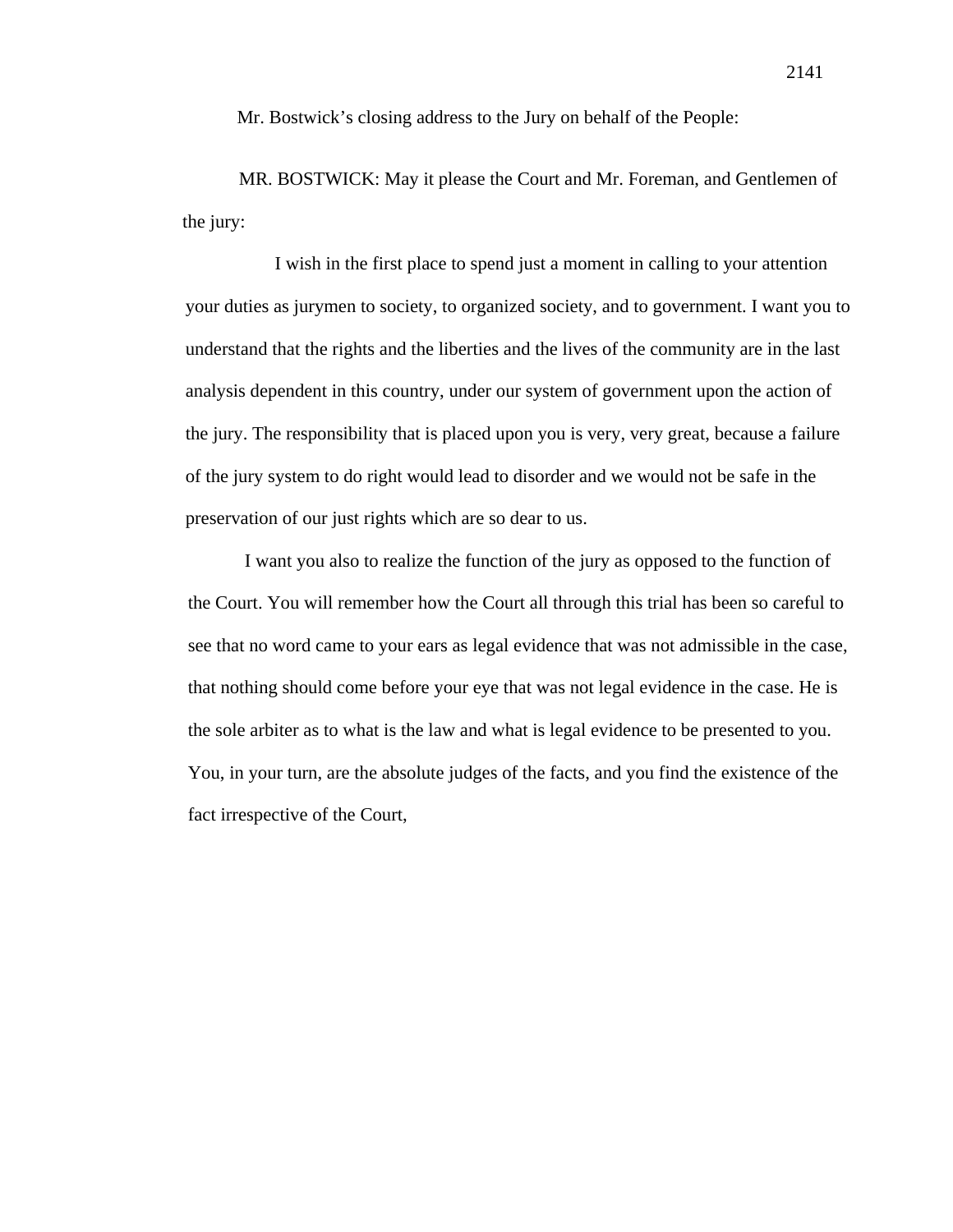and then the Court finally charges you on the law and you apply that law which the Court set down to those facts which you have found.

You are not here to sit and determine whether these people shall go or stay. You are here to determine whether certain facts exist. If those facts exist the defendants brought those facts into existence, not you. You are not the ones to say "We will now establish this fact and hold these men." No, your province is to listen to the evidence and determine whether these men by their own acts have brought themselves within the provisions of the law.

Gentlemen, the statutes of the State which impose upon certain citizens duties are not put there lightly. It is after decades or centuries of experience that the people of the State of New York enact into law those wise provisions for the preservation of life and health. It was no accident that they read into the Labor Law that no door should be fastened, or bolted or locked during working hours.

I want you to remember that this is not a civil suit, this is not a case of those who lost their dear ones in the fire against these defendants, and no judgment in this case has any bearing upon nor should influence you in the slightest way in its relation to those civil suits.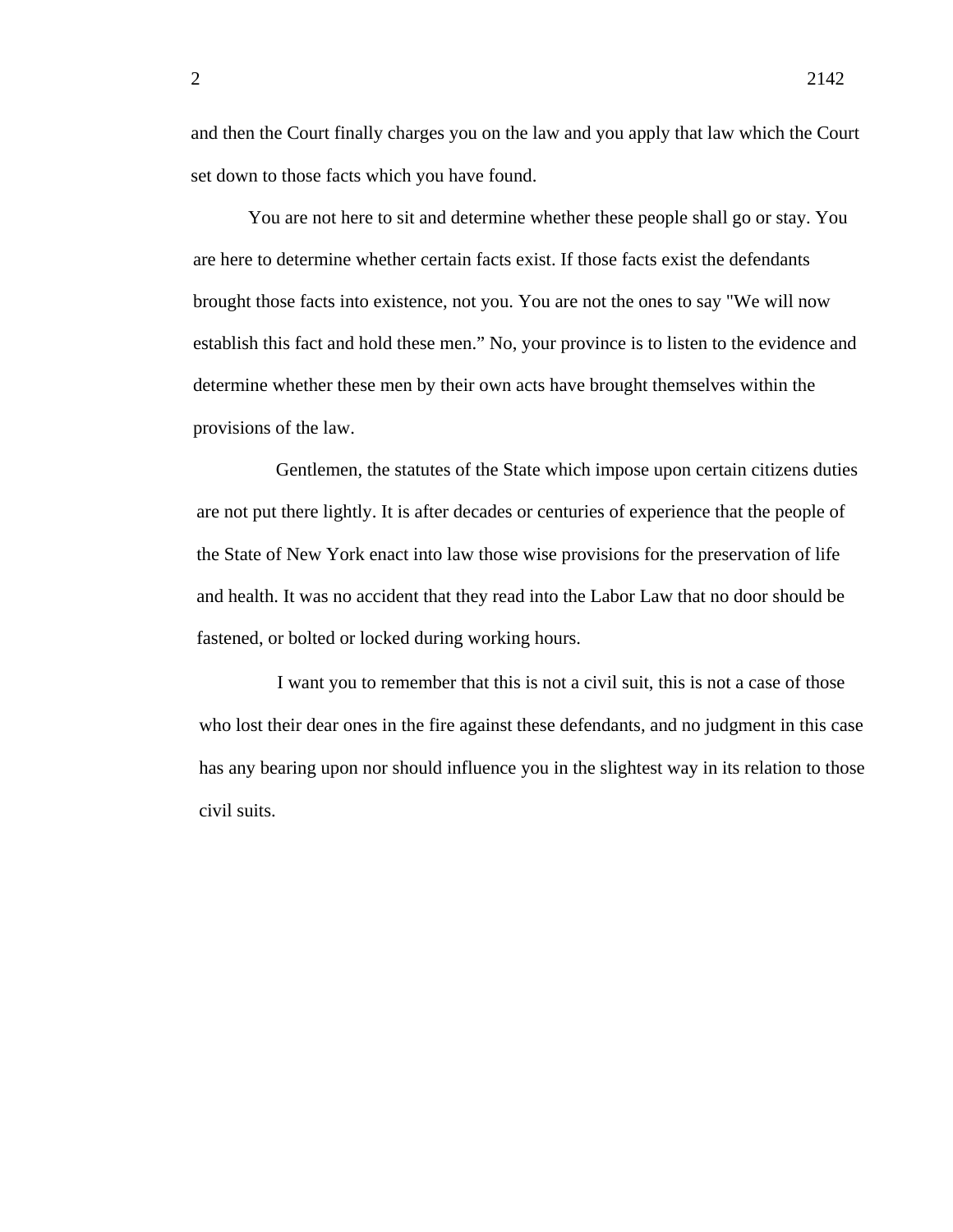This is a case of the People of the Slate of New York — the people who framed this law -- against these defendants, and you and the Judge and the people in this room and in this street outside are my clients, and it is for them I plead before you for justice in this case.

The greatest care was taken in the selection of this jury and you all promised upon your oaths that you would administer the law as laid down by this learned court and I trust that when you come to consider your verdict you will take that law from the court absolutely, that you will not permit your own notions of what the law should be to govern, that you will not say to yourself, "I might have done this", or "You might have done that", but that you will listen to those words of legal wisdom as they flow from the bench, and then you will take that law absolutely under your oath of office and apply it to the facts in this case. And when you do you must remember that it is your sworn and solemn duty to decide this case on the evidence in the case. You must not allow yourself to speculate, you must say, "What did the witnesses say?", and "Did we believe them?", and "What do these things teach us that have been presented to the eye of the jury?"

There are two other things that I want to say about your general duty. And the first of these is that I hope and expect that when you get to the jury room you will not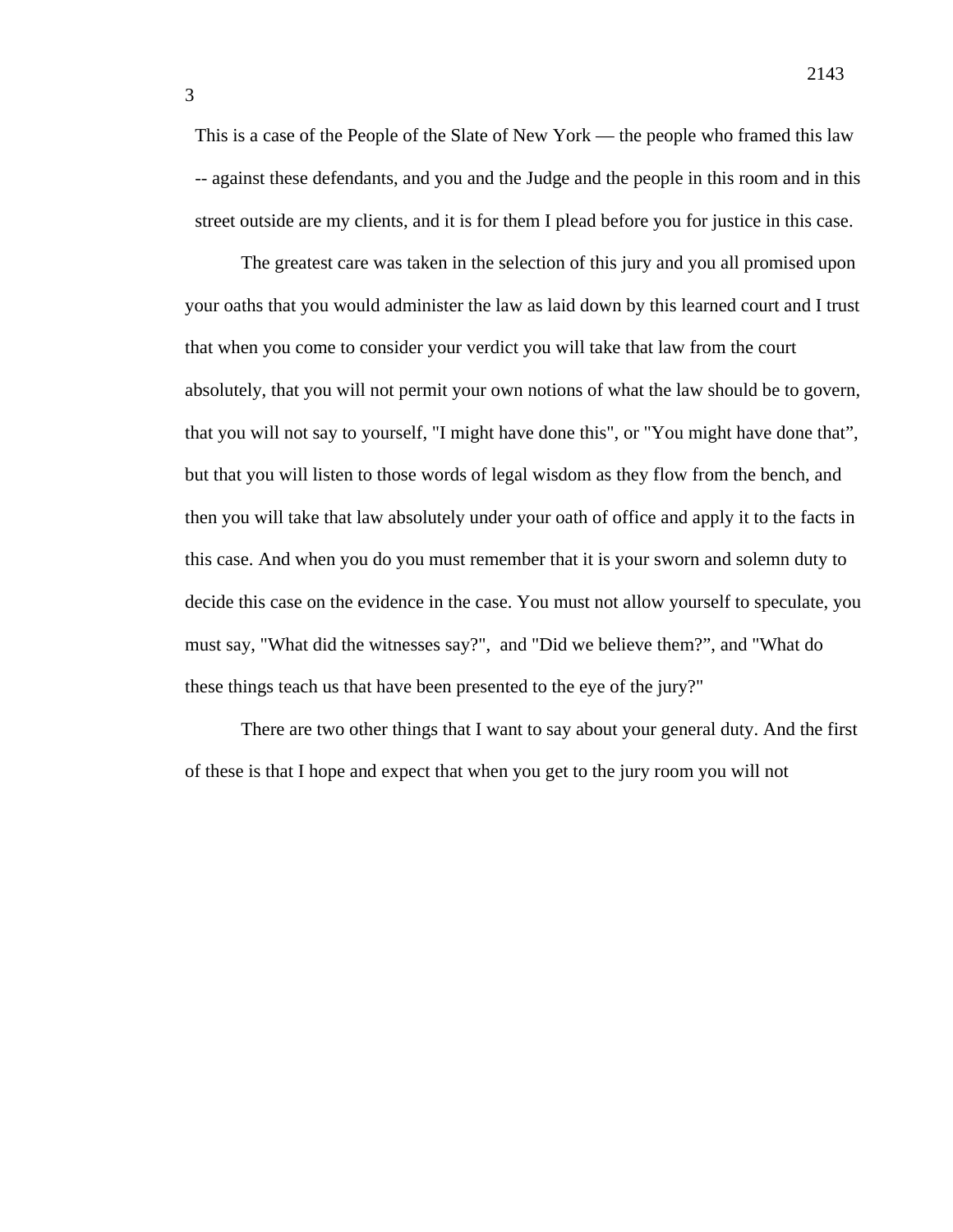cease to be the commonsense business men that you were supposed to be when you were drawn from the community, from every walk of life, to hear the evidence and determine the facts. You are chosen because you are believed to be eminently fit to apply the commonsense that you apply in the important daily matters in your business life. And when you come to determine the facts in a case you do not cease to be business men, you do not cease to be commonsense men; you are still those men of the community, exercising that same kind of commonsense judgment, and if you would act upon it in your everyday affairs, in the weighty affairs of your business, you should so act in this case, and that is what is meant by the conviction of a reasonable doubt.

4

You are not to be influenced by anything that I have said or done in the course of this trial, nor anything that has been said or done by the counsel for the defendants, You are to judge this case solely upon the evidence which has been adduced before you. At the outset, Gentlemen, I wish to take up a few of the things referred to by the defendants' counsel in his summation.

First of all, there was some mistaken ideas of fact and law that I want to dispel. Of course, unintentional (turning to Mr. Steuer). Mr. Steuer referred to the fact that that did not prove that the doors were always locked.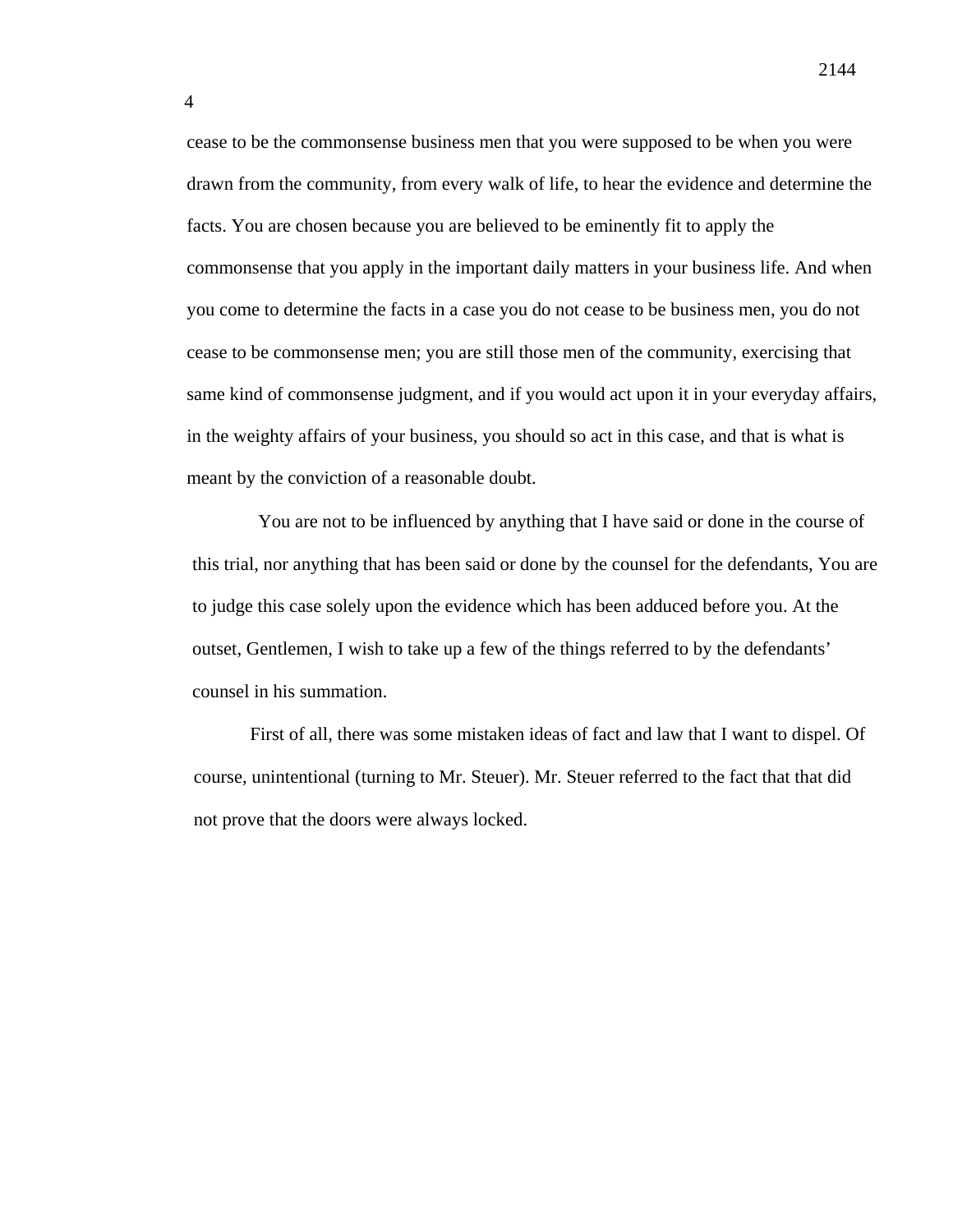That burden does not belong to the State- -- that they were always kept locked. Suffice it that if the moment when escape was necessary they found that way barred by a door that was locked, fastened or bolted.

He referred to the fact that Dora Tiger had made a statement to the District Attorney's office. An error — no doubt, again, by inadvertence.

He said that none of the witnesses had said that Mr. Brown had opened that door with a key. Another error -- it is not a fact.

I want to correct these mistakes of fact and of law before I proceed further with my argument.

He said that these factory inspectors who came there were the ones to determine whether the doors were open or locked or unlocked. If one of these factory inspectors got to Edna Barry, who was the telephone girl, all the doors could be opened before they reached any one of the floors.

He spoke of the man, the disinterested cigar maker, who had come from Newark, and I want to turn right here just for the one moment to a page or two in the testimony in regard to that man. I want to read you a line. He worked in that place for nine years, and I think this is significant testimony, (page 1468), "Q. You never went down the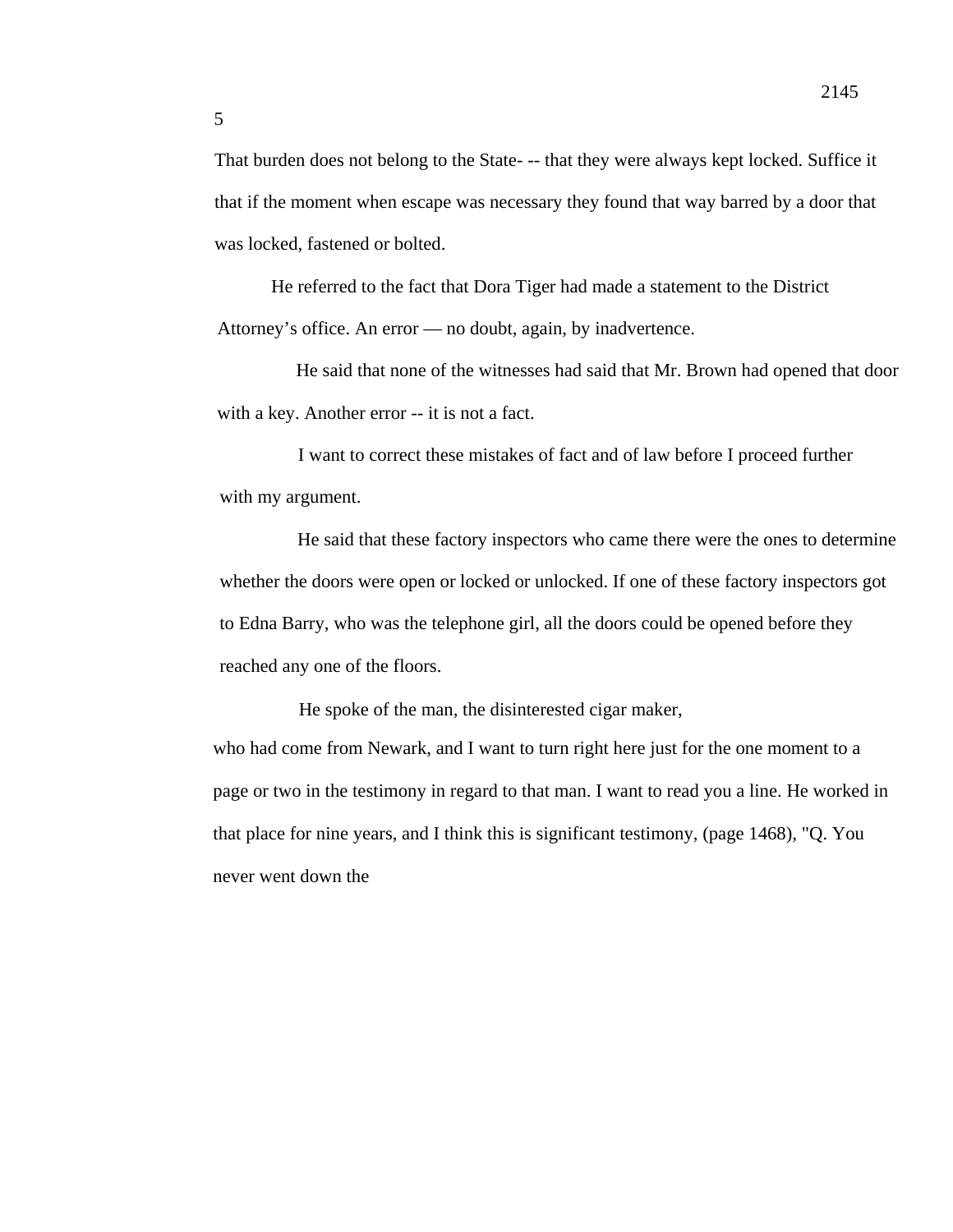Washington place stairs at night when you were going home? A. I, myself, no. Q. Not during the nine years you worked there? A. No." That is about all the comment I have, although there is lots more that I could make, but the time is so limited that that is about all the comment I want to make on that man's testimony. For nine years that man never went down at night the Washington place stairway.

It was insinuated by counsel for the defendants that if Mr. Brown had inclined he could have testified so and so. Mr. Brown had a record, he had put himself on record in the Coroner's Court, he had put himself on record before the Fire Marshal, he had put himself on record in his statement to the District Attorney, it was too late. Even if he had desired to fit the testimony with the rest of it it was too late. He had burned his bridges behind him.

Mr. Steuer, like every other man who sums up for a defendant, has asked those questions of the air — why didn't they produce this and why didn't they produce that? And the mouth of the District Attorney is closed to explain when as matter of law that testimony would not have been allowed by the Court, we would not have dared to introduce it, but it is easy enough to say, "Why didn't they?" And I say to you, don't you worry about what we didn't

6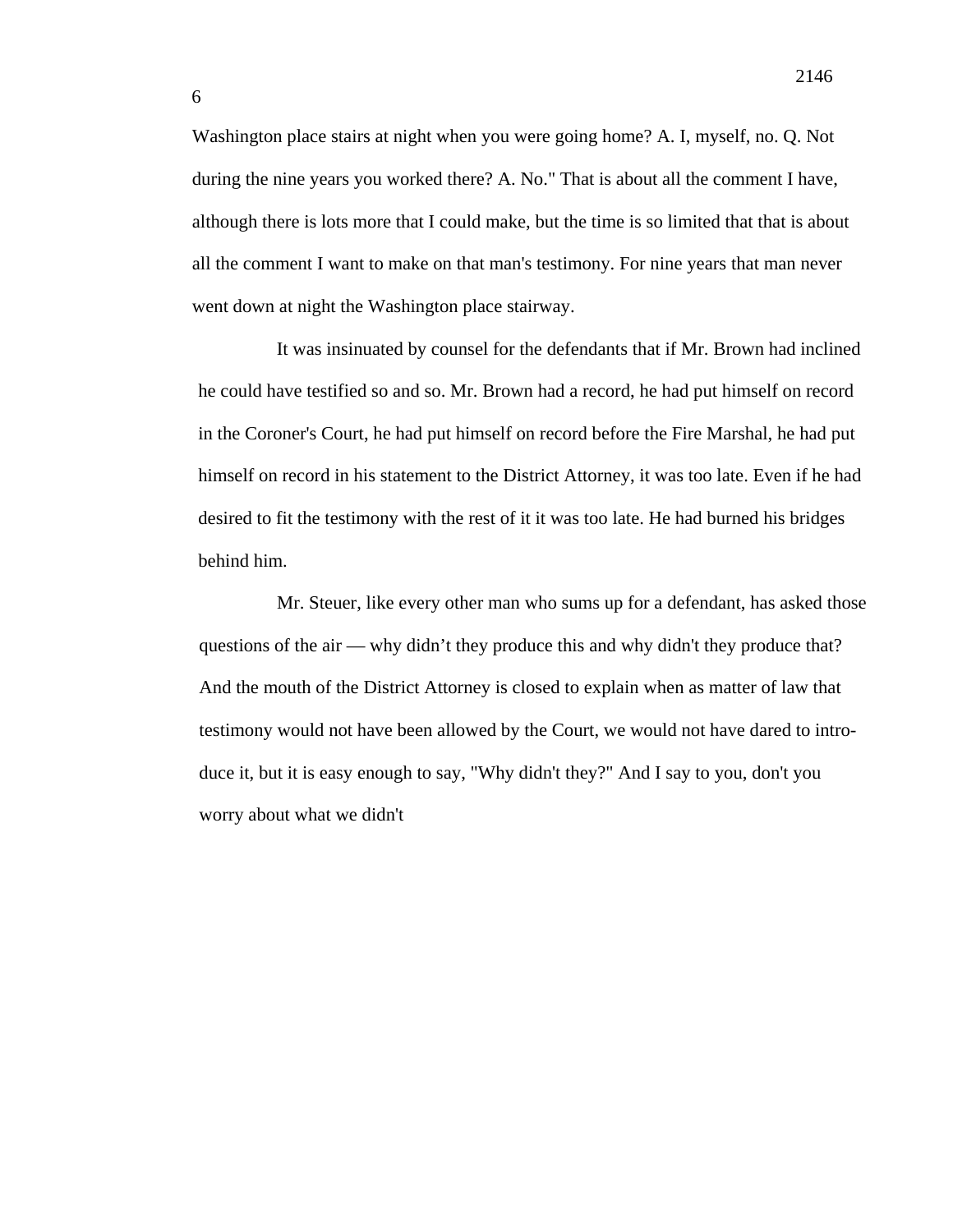produce in this case. I will be satisfied if you pay careful attention to what we did produce.

He has insinuated that there is some testimony that this fire went from the Washington place side to the Greene street side. I ask you to put opposed to that testimony the acts of those people on that floor, and take into consideration the features that show the physical conditions that existed immediately after the fire, and weigh, and you will find which in the truth.. He has said that certain witnesses were contradicted by the stenographer. There is a fallacy in that. They were not contradicted by the stenographer. They were contradicted by their own testimony, and the stenographer was only called to state what that was.

He has also pointed out, almost in support of my remarks how under circumstances of this character our own witnesses gave much of negative testimony and that that was not perjury. Lots of it they didn't see that might have happened, and it only adds weigh to the truthfulness of the story told by the witnesses for the People.

Gentlemen of the Jury, it is not disputed — mark you, it is not disputed — that on March 25th, 1911, Margaret Schwartz died of Asphyxiation on the ninth floor where she was employed in the defendants' factory. She was twenty-four years of age and in good health. The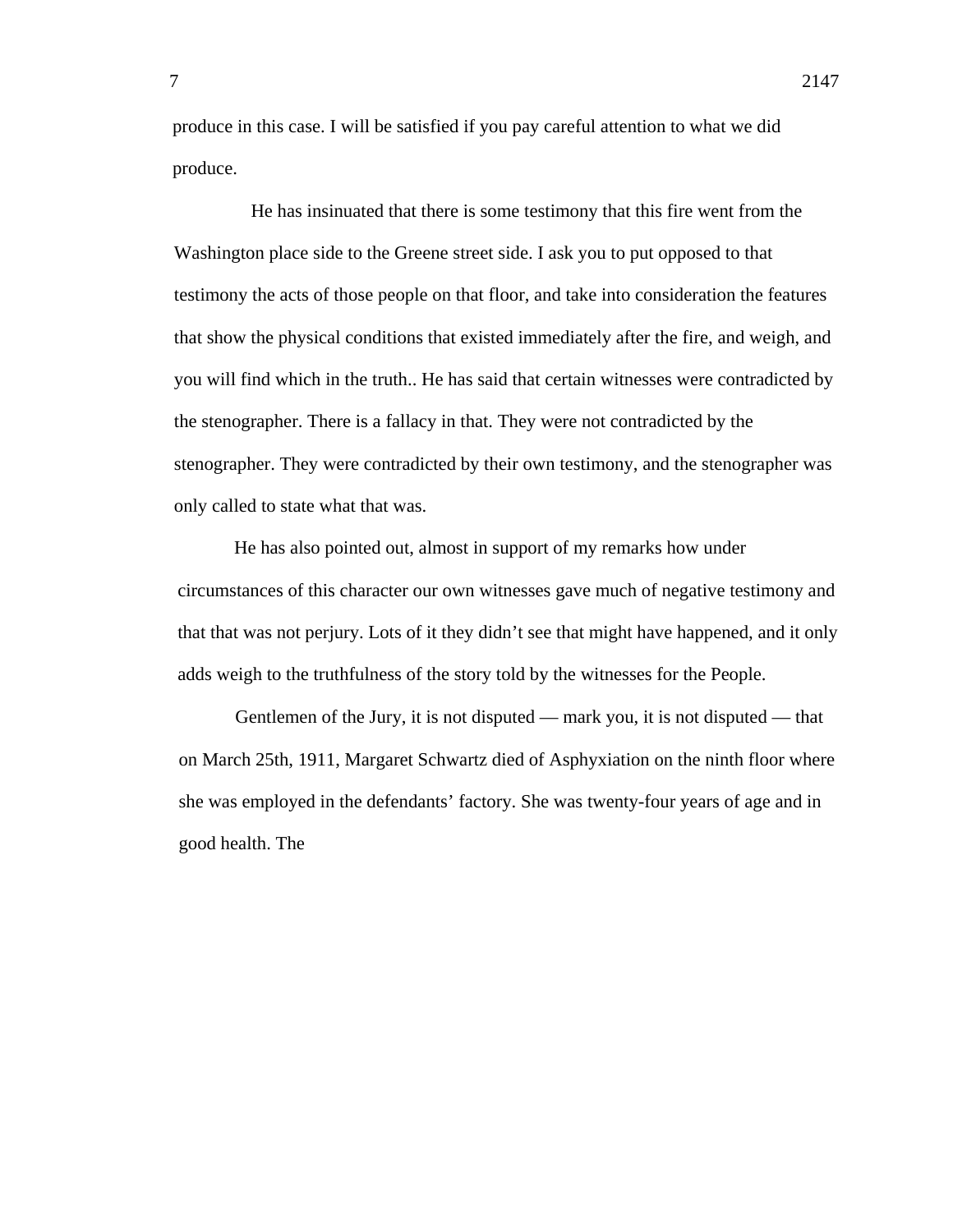defendants personally conducted and supervised this factory at that place, that is not disputed. We have shown you that the locked door was the cause of the death of Margaret Schwartz, and if you will bear with me for a few moments as I review the evidence that has been proven, we will begin from the beginning of the fire to the falling of Margaret Schwartz at the door of the ninth floor on the Washington place side.

Just before the fire the bell had sounded for shutting off the power. Then came the start of the fire on the Greene street side near the cutters' table, right near the Greene street windows. The fire came there, it came with great force. The first alarm of fire was sent in at 4:45 p. m., and in eight minutes over one hundred lives had been snuffed out.

Gentlemen, no bodies were found on the tenth floor, no bodies were found on the eighth floor, no bodies were found on the roof, nor the fire-escape nor the stairway. Oh, that we could say the same of the ninth floor! There were the heaps of bodies and they had been held in there by these locked doors.

Now, let us stop to review the testimony by which these facts are proven and let us look at the cold facts, let us look at the testimony. There is the testimony of the various employees. It is true that weeks have passed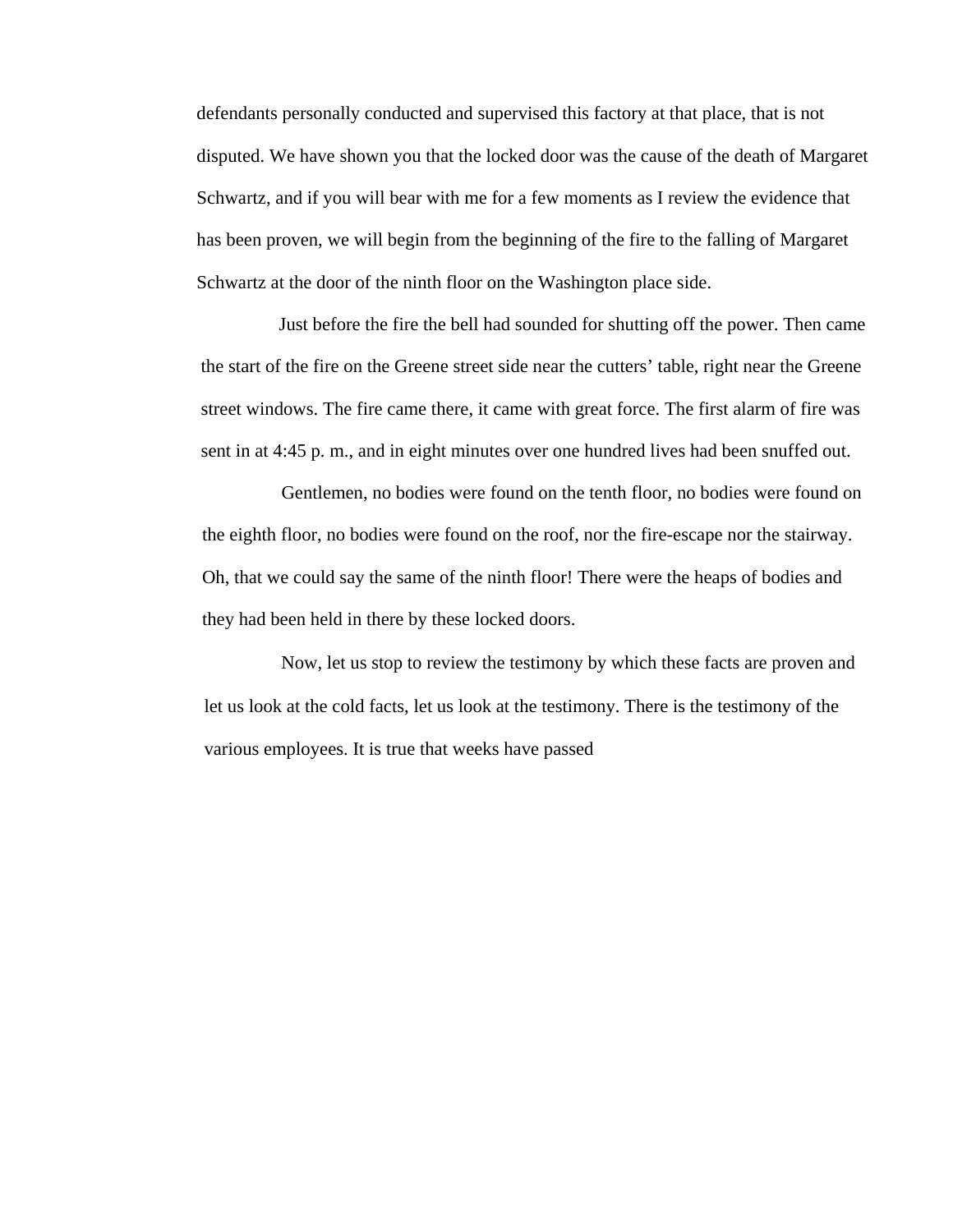since it was first given to you and much, of it has faded from your memory, and time does not permit me to take up the bock and read it to you, but I am going to recall the testimony of some employees that were called. Remember, there have been one hundred and fifty-five witnesses called in this case, and over one hundred by the prosecution, so you cannot be expected to remember it all.

It has been intimated that these persons have an interest. Yes. But it is not an unnatural interest. Remember that witness after witness on that stand when they were asked if they did not have a lawsuit, or their father did not have a lawsuit, or the mother did not have a lawsuit, they didn't know anything about it. It was not that venomous feeling of hatred, there was no such actual bias -- there was no bias, in my judgment, shown in their conduct. Their suits are perfectly consistent with their testimony as to the facts, because if these men locked these doors, and they lost the daughter, the father naturally brings his suit, and the sister naturally testifies to the truth. Those proceedings have no relation to this case except so far as they show bias, and I claim that instead of showing bias, they are perfectly consistent with the natural human feelings that would exist under the circumstances. The discrepancy that appears in the testimony of the People in this case is the usual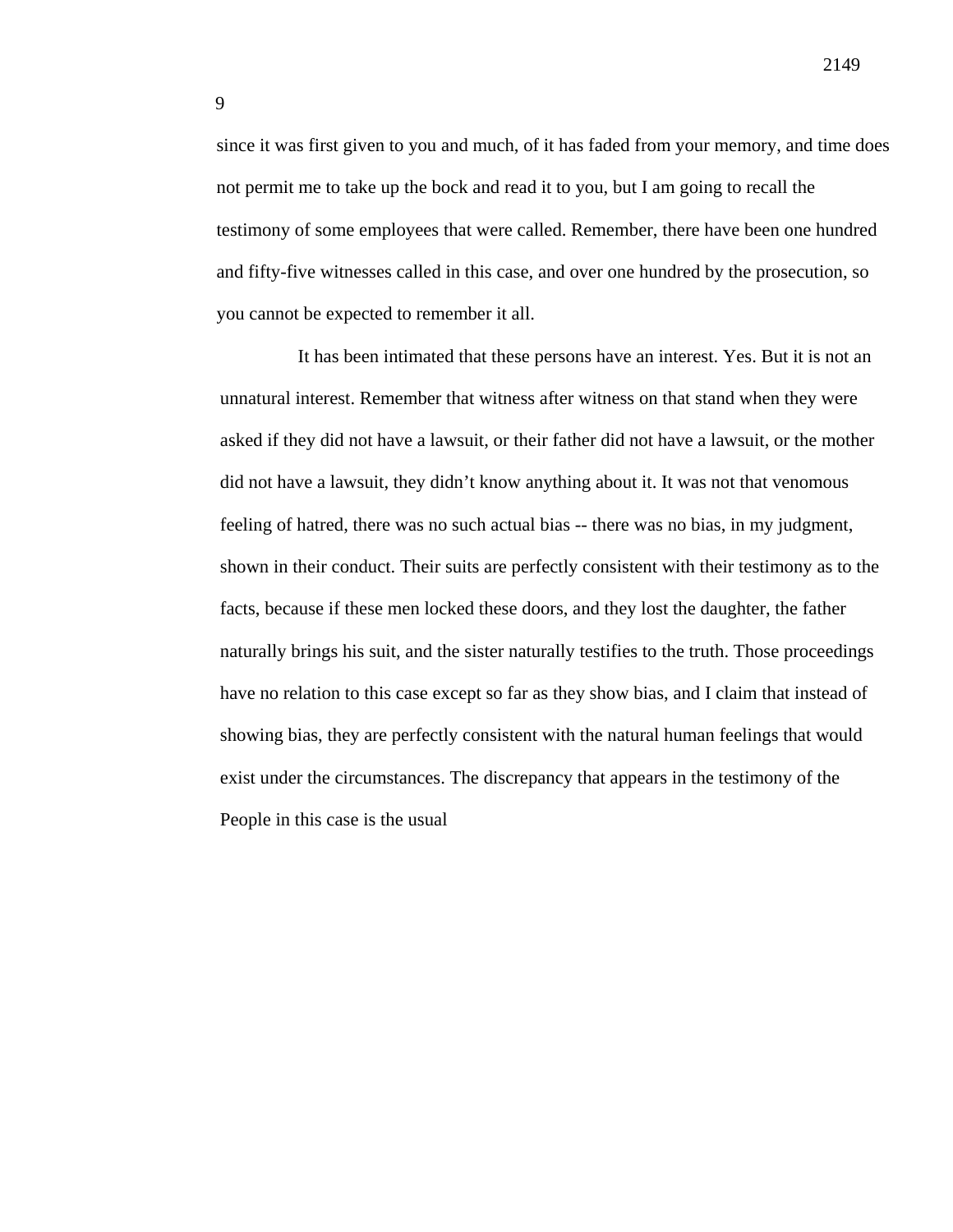discrepancy which exists while honest people are testifying to a same fact seen from different standpoints. It is one of the badges of truth when people do not exactly tell the same story. Especially is this true in a case under circumstances like this. A fire, a conflagration, travels with great rapidity and with great speed. Was there much time to stand and observe the conditions of and the events that were transpiring almost instantaneously, one upon another? I rather contrast with satisfaction the testimony of the people in that regard and the testimony of the defendants, who almost before the questions were put to them, out of the mouth would come "Tied with a string to the handle"; that was almost the invariable story and it was told with a similarity that was astounding.

Remember that those employees that we brought to that witness stand were of tender years — most of them under twenty years of age, foreign born; many of them not able to speak the language, not of great intelligence, and perhaps they didn't know all about this place that they would have known if it had not been that they were working at their machines, working and working, and had no time to look up.

Gentlemen, the law does not impose responsibility upon its citizens lightly, and the law that says that they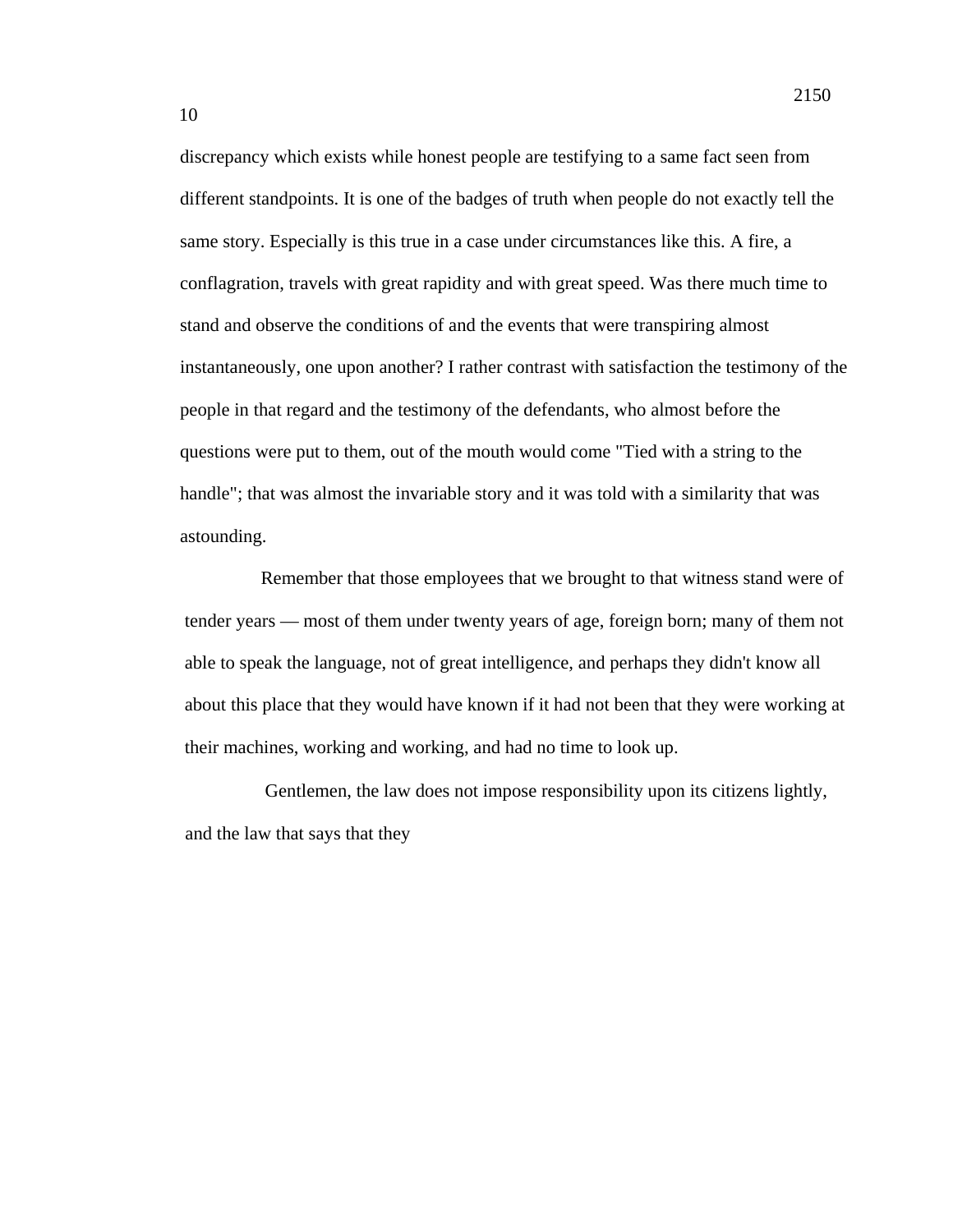who behave in the manner that causes the killing of another human being because of culpable negligence shall be guilty of manslaughter is just. There may be no intent nor design to take the life of the person killed, or of another. And so the law says that where a life is taken, even without design, and the person is engaged in the commission of a misdemeanor, that shall be manslaughter. The law has not visited that responsibility upon the citizens lightly; it is the wisdom of all time, and it is the edict of the People of the State, which under our form of government you are here to enforce.

As to the general negligence of these people, remember those tables. And what is the proof about those tables? The pictures that are here at your disposal, the diagram which has been passed around here, and the testimony show that those machine tables like that (indicating Exhibit L) ran from the window to the window, from the window to the other side, with a bare space on the north side to pass by until you got in the middle of the loft. On the Washington place side the space was narrow like that (indicating), and motors were there and boxes and belting, and covering. And, remember, it was Mr. Harris who planned and designed the method of the putting in of the tables on the ninth floor. Yes, of standard type, I will admit, but you can get enough machines of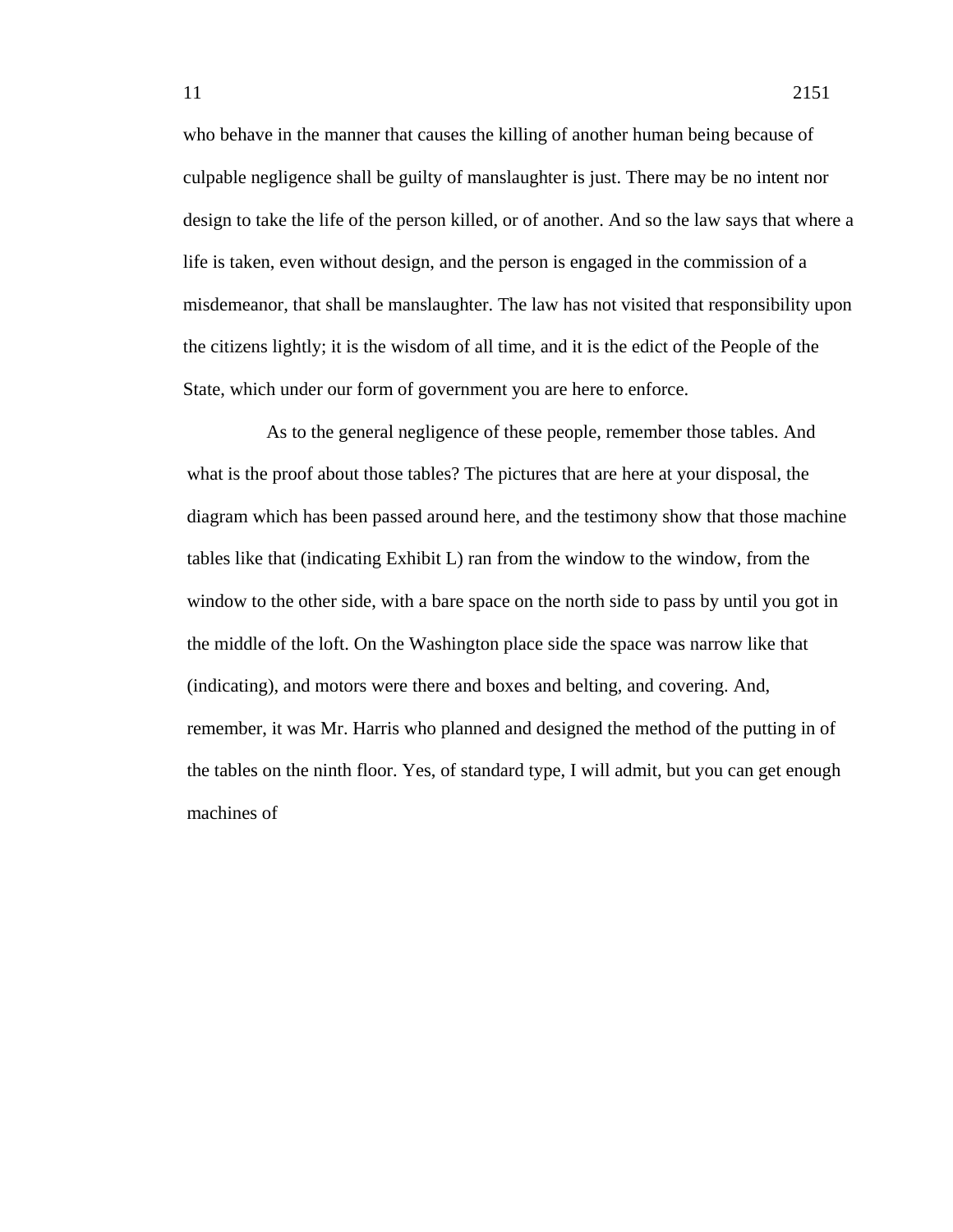standard type to make it dangerous to work in any place. No passage ways between these tables — they wanted the motive power to run there, they wanted to use every inch of space. They were about here, there were the baskets there, there were the chairs there. I have already described the Washington end — right up against the windows, on the Greene street end. I call your attention to the picture there, look at that table, look at that table. Where is the chance of a person to escape with them so constructed, in such a manner? And there was the belting, there were the partitions, here was the examining table, there were the finishing tables. And the testimony is that some of these tables were directly in front of the fire-e»cape. There were the cutting tables and the desk, and the figures and the oil-tanks, and the boxes — everything to add to the danger in case of the necessity of escape. And even the Commissioner of Labor himself produced the records that they had not posted the labor law as required by the statute --

MR. STEUER: Now, your Honor, I don't want to interrupt, but it is charged against these defendants, and Mr. Bostwick had conceded that there were no such postings required in their lefts, and I don't think reference should be made to that before this jury.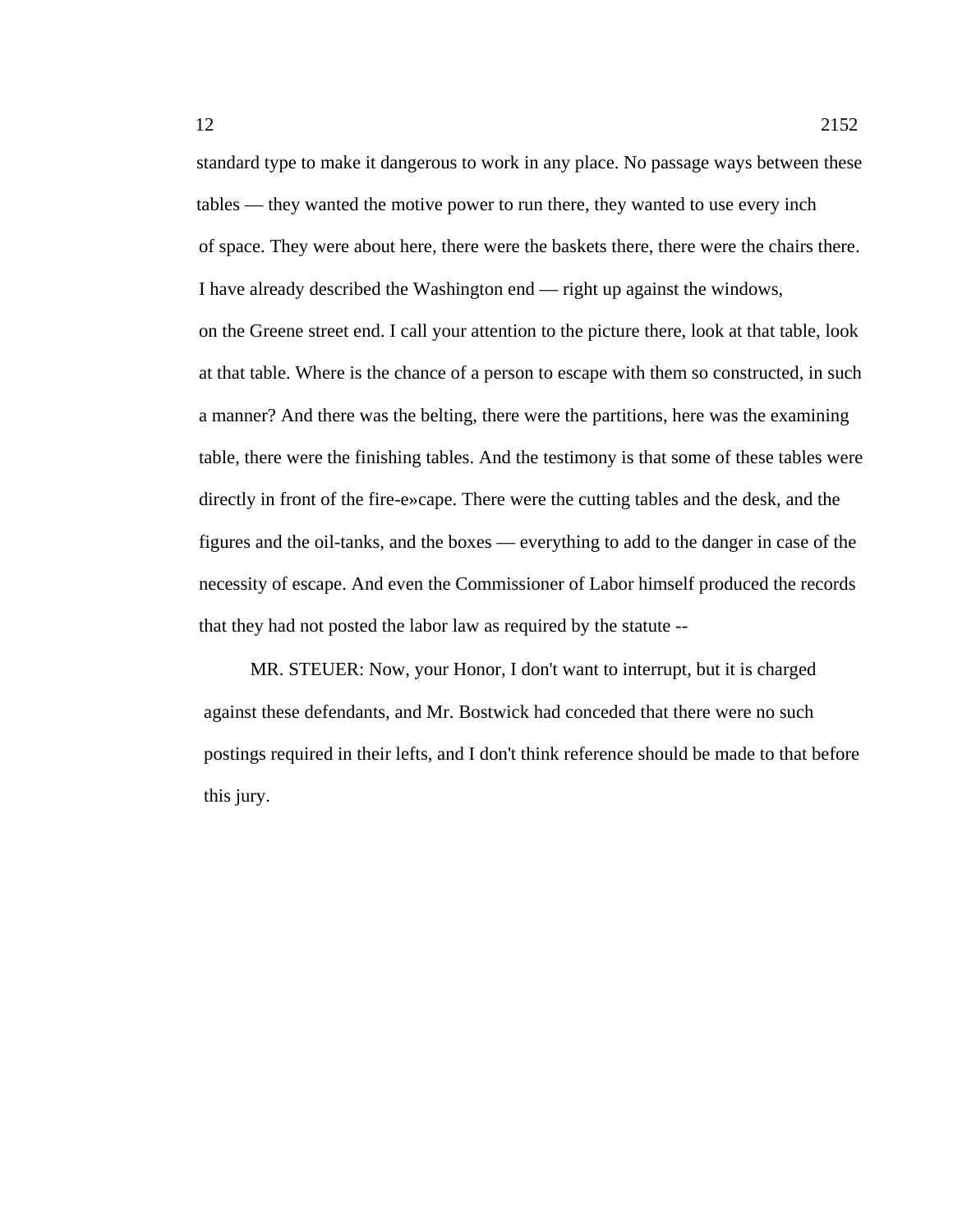## THE COURT: Very well.

MR. BOSTWICK: (Continuing) These fire-escapes were so they couldn't get out there, the tables were in front; the windows were only so high, but the tables were so high (indicating). Why, lots of these employees didn't know that there was a fire-escape there at all.

A word about these cuttings. For two months and ten days these cuttings had been permitted to accumulate under these cutting tables; the last lot of cuttings that was removed amounted to more than a ton; it was 2,252 pounds. They had cut in that period of time over 100,000 waists, and the clippings from 100,000 waists had been put in under those bins. It was not an unusual thing for them to neglect those cuttings. Six times a year was the testimony about that they had removed those cuttings. You recall the nature of the stuff that was there; some of it has been introduced in evidence — it was like tinder.

Gentlemen, five previous fires had warned them of the necessity of keeping the conditions in this factory proper; two of them important -- the fire of April, of over \$12,000 loss, the fire of November 1902, with a loss of nearly \$20,000; that was warning enough for any man to know what he ought to do, besides the three minor fires. These had been the warnings. These things had told them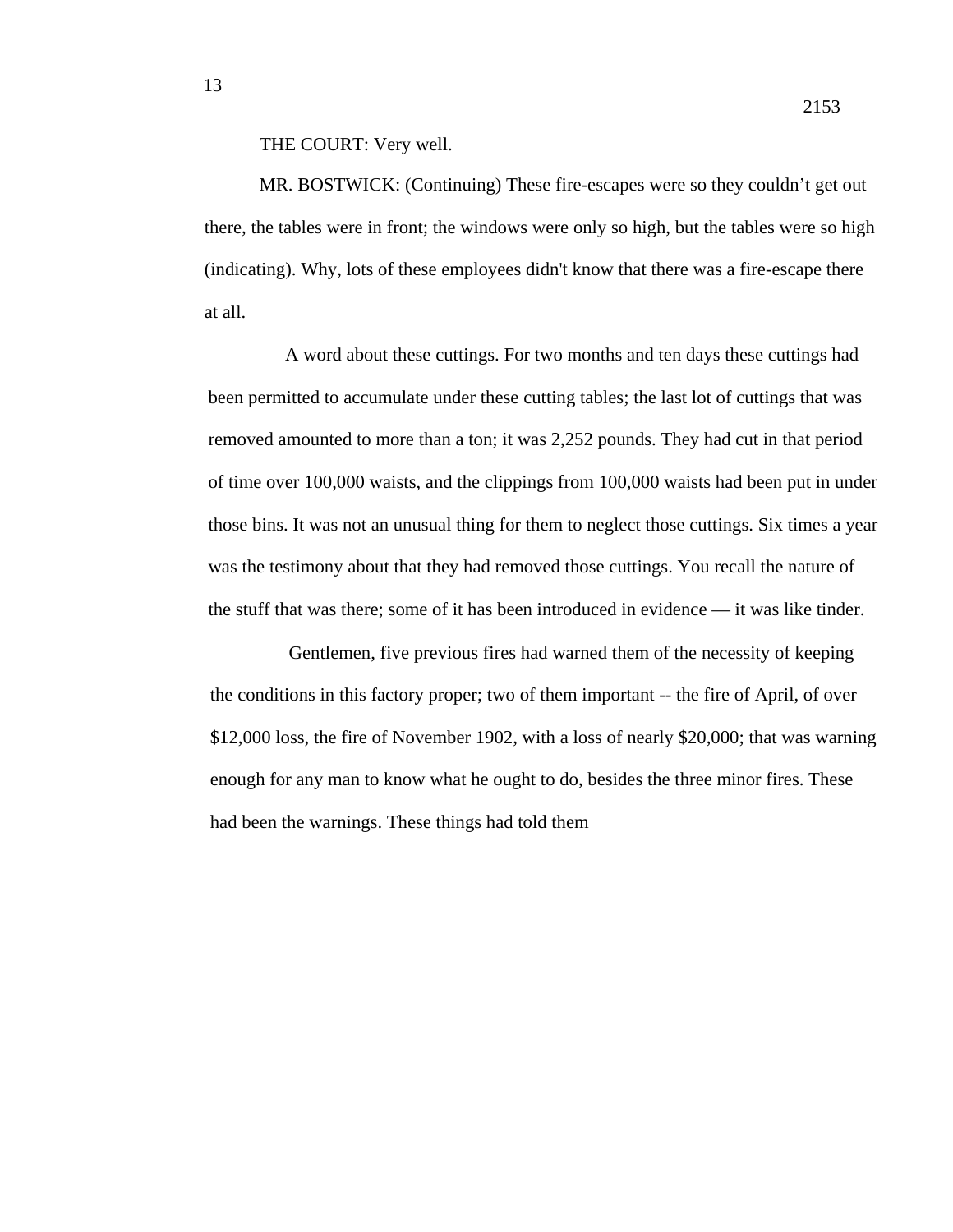how important were the means of egress in such an emergency. All these things that I have mentioned must have been important when we think of the number of employees — 200 on the eighth floor, 300 on the ninth floor, 60 on the tenth floor, and these people had to make their escape. There were two doors as you enter; there was the Washington place door, and there was the Greene street door to the two sets of elevators. These were the only means of getting out, besides the fire-escape. I think that the necessity of care in view of these circumstances has been shown. In spite of these facts there was no superintendent at the time of the fire at the ninth floor; there was on the eighth floor, but none on the ninth. A watchman? Yes, performing his duty, but no superintendent. Oh, even if there had been a key there to unlock that ninth floor door, what would have been the use if there had not been a superintendent to have made that way passable?

Now, with this condition the fire spread rapidly, and I say it spread from the Greene street to the Washington place side. This is important. These employees knew but one method of going out from habit. It was the Greene street, the Greene street, the Greene street, day in and day out. And their own witness, who worked for them for nine years said he knew of no other way to go out, or never went out any other way. And the impulse was to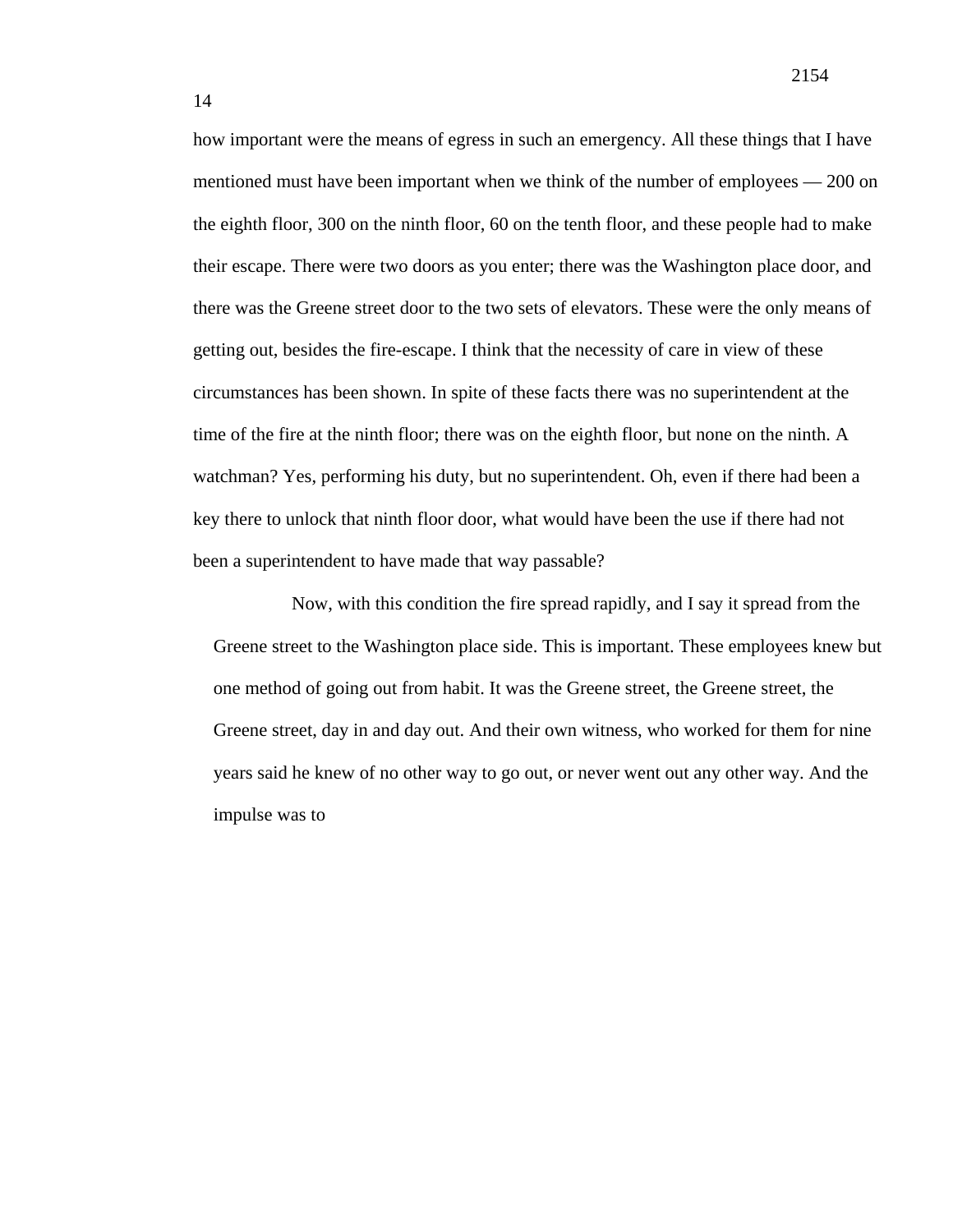rush to the only method that they knew of, or to the Greene street door. The fire was there and they got over to the Washington place side, seeking any method of escape.

For a minute let us stop. Let us see the nature of the defense that has been interposed here. There is a denial of some of the important facts, and they have produced that denial by three classes of witnesses; first, those who are still working for and dependent on Harris and Blanck for their living; second, those who are doing business with them — some of them as high as \$75,000, with their big orders; and, thirdly, the relatives of the defendants. And it has been admitted that they would go to great extremes under those circumstances, and confessedly and with more force we can argue the same of the defendants themselves.

As to Greenspan, I am not going to devote any time. He was unfortunately characterized during the testimony in some way or other as the liar. I still entertain that opinion of him and of his testimony. As to Brown, I think he made a pitiable spectacle on the stand -- even before he refused to tell his salary. I haven't any time to spend on Brown or on Bernstein. Bernstein himself would be responsible for some of this if the truth were told, and so would Brown, and so would Stern. If they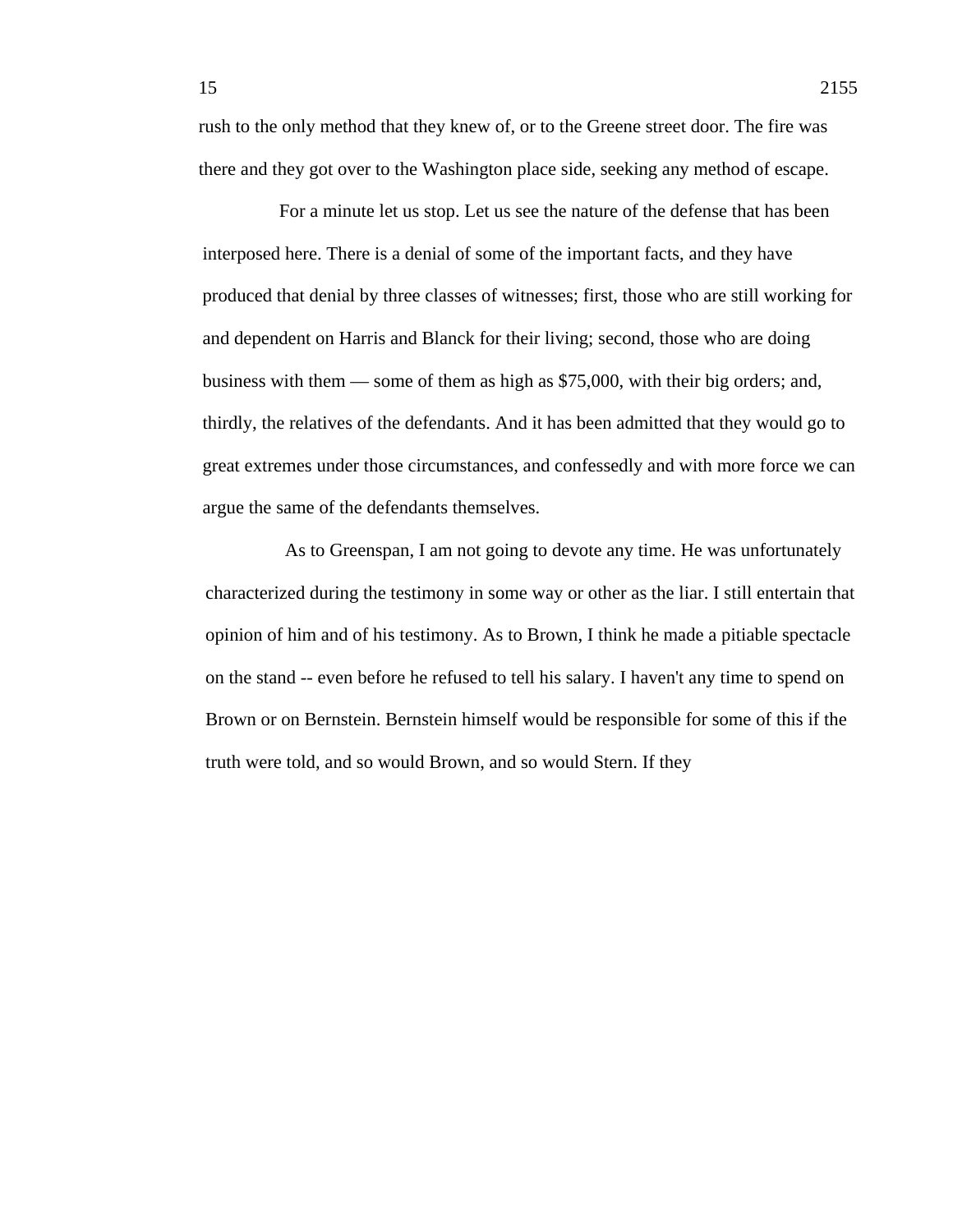told the truth as I believe it to be the law would visit considerable responsibility upon them. And save Horton, why the man denied everything that he had stated in the District Attorney's office.

The only defense that amounts to anything at all is the testimony of May Levantini, of Ida Mittleman and Annie Mittleman and of Greenspan. That they went to the door and found that door open on the ninth floor. That in my judgment is the only defense there is, and I ask you to pay special attention to my criticism of that defense.

First, I am going to speak of Ida Mittleman, and I am not going to bore you with a lot of this testimony. There is just a word or two and I would be derelict in my duty if I did not call it forcibly to your attention: "Q. And has your talk with May Levantini made the thing fresh in your mind? A Yes, sir. Q. And haven't you talked with anybody else to make the thing fresh in your mind? Haven't you tried to get it fresh in your mind? A. Well, my sister did. Q. Didn't you talk with your sister about it? A. Yes, sir. Q. Hasn't what she told you made it fresh in your mind? A. Yes, sir. She told me it all. Q. She told you all about it? A. She told me about how the two of us did go in the hall, and that is what I do remember, and about the door; she said she seen me open it."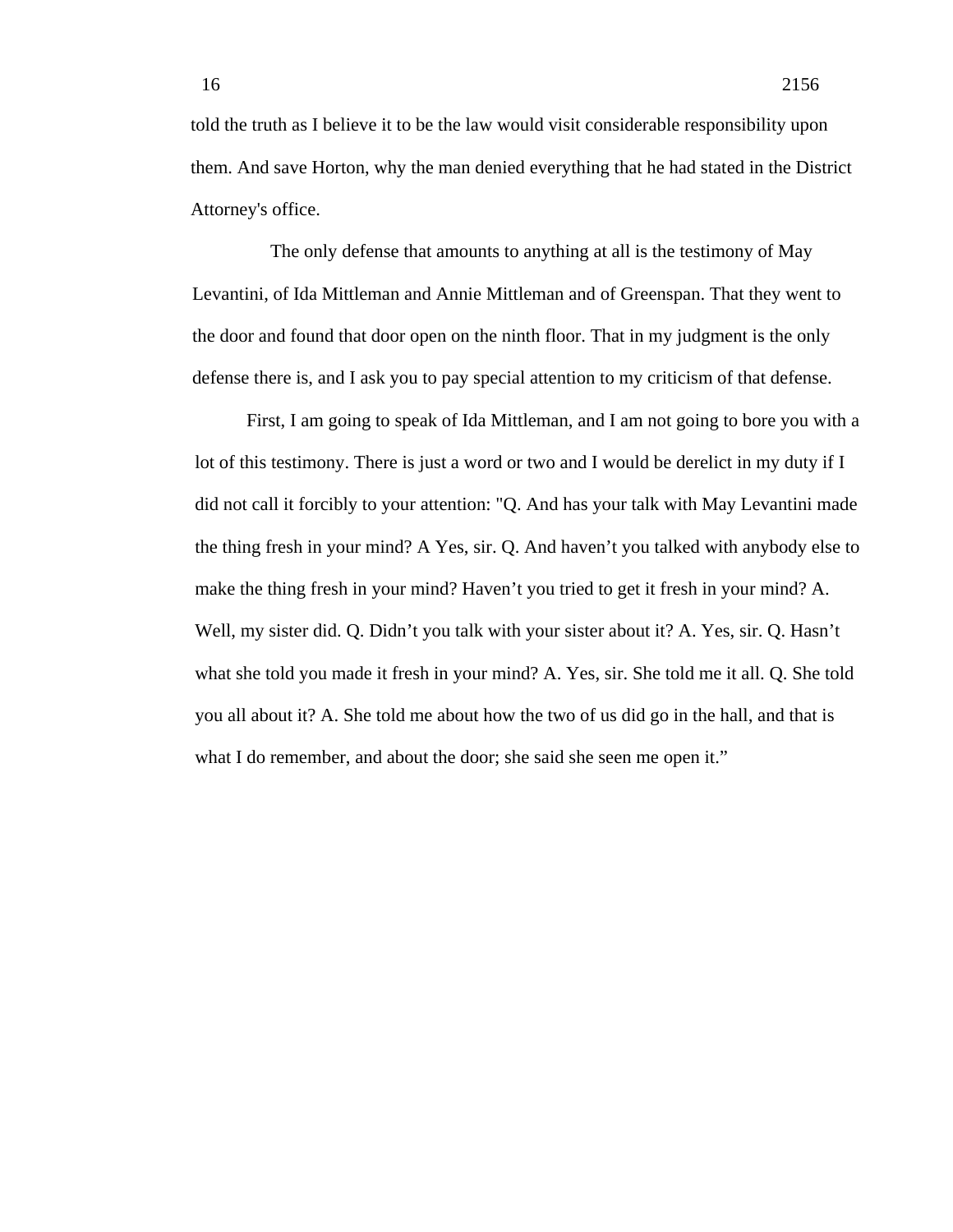Now, you can just see what happened in this case. This little girl has not the single present recollection of anything that happened at the time of that fire, but she admittedly says that her sister has told her all about it, and she is quite sure that her sister has told her the truth, and she told her that "she seen May open the door." There is not a doubt that she believes that story. She believe that to be true, but you can [see?] it is all the reflection of what she has been told as to what happened, and not her own recollection.

Let us go now, for one moment, to Anna Mittleman, and let us see what Anna says: "Q. You know May Levantini? A. I do. Q. Did you talk to her to-day? A. No, I have not seen her. Q. Did you talk to her yesterday? A. I did. Q. And you had a talk about what happened at that door, didn't you? A. Yes, sir. Q. And May Levantini told you what happened at that door? A. She told me she opened the door. Q. And your sister was there at the time was she not? A Yes, sir. Q. Did your sister open the door? A. I can't tell you that. Q. You don't know? A. No, sir, but I believe that May did. Q. You believe that May did? A. Certainly. Q. And you really believe that, don't you? A. I do. Q. You are convinced of it, aren't you? A. Well, that is, I said I don't remember, but being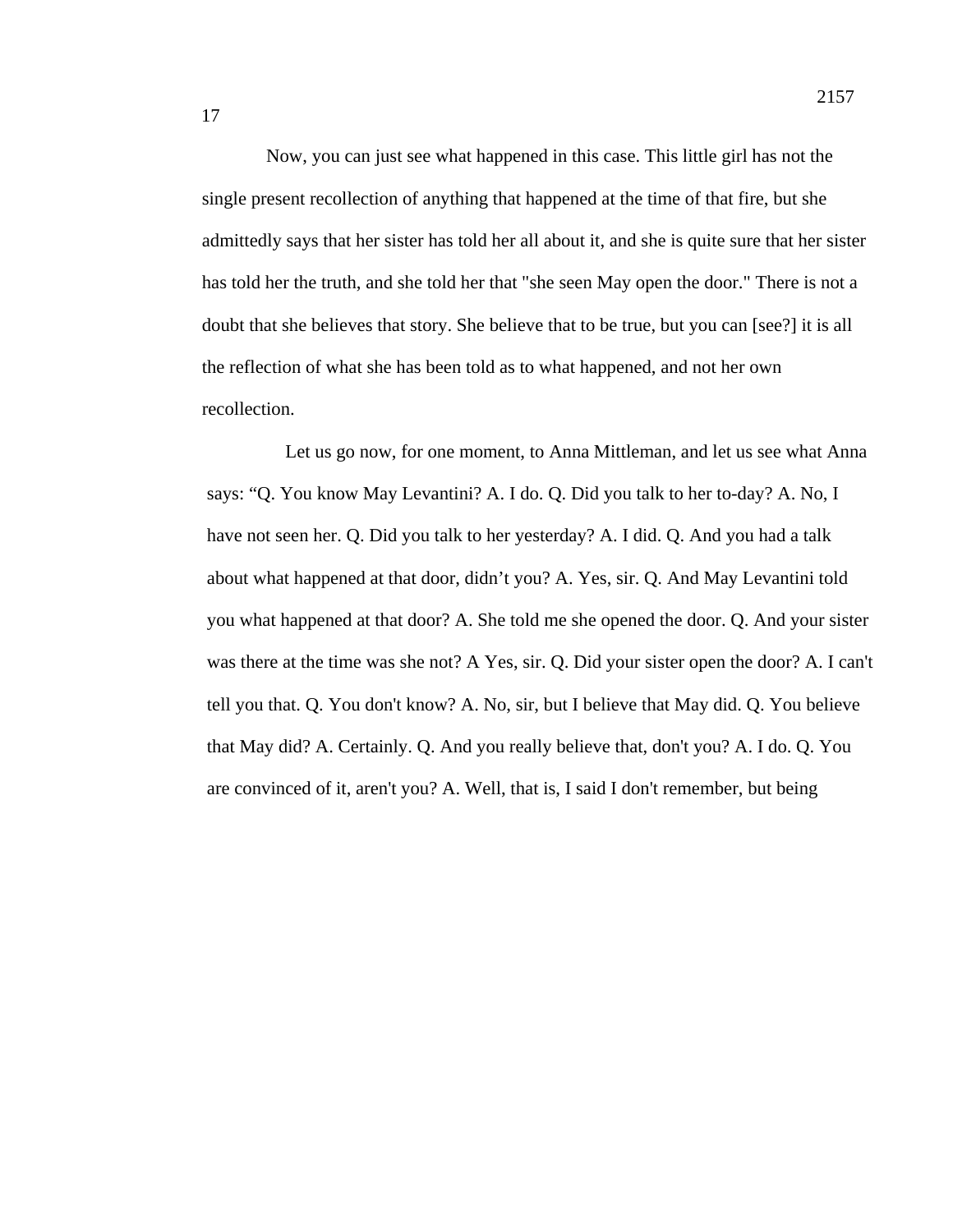that my sister was after May, then she said she was at the door first. Q. And that is the reason it is perfectly clear, isn't it? A. Certainly."

You can see just what becomes of the two Mittlemans and their testimony. That is what becomes of their testimony. Anna tells May and May, tells Anna, and all this is after they have seen Bernstein, but they don't remember anything about it, they simply are convinced from what they have heard that Levantini was telling them the truth, but they have no present recollection. Anna says that Ida told her so, and vice versa, and they both believe it because May Levantini says that she went to the door. So you can strike out of the entire case the testimony of the two Mittlemans.

Now, as to May Levantini, I an not going to start to take up all the time. There has been some intimation that the District Attorney did not call all the impeaching testimony, and by that I mean this, that when persons made statements to the District Attorney and they were inconsistent, not the same as they told on the stand we have been charged with not binding all those inconsistent statements before the jury. Gentlemen, you are the best judges of the reason of that. You saw that as to some of them it was not worth while and you saw me dismiss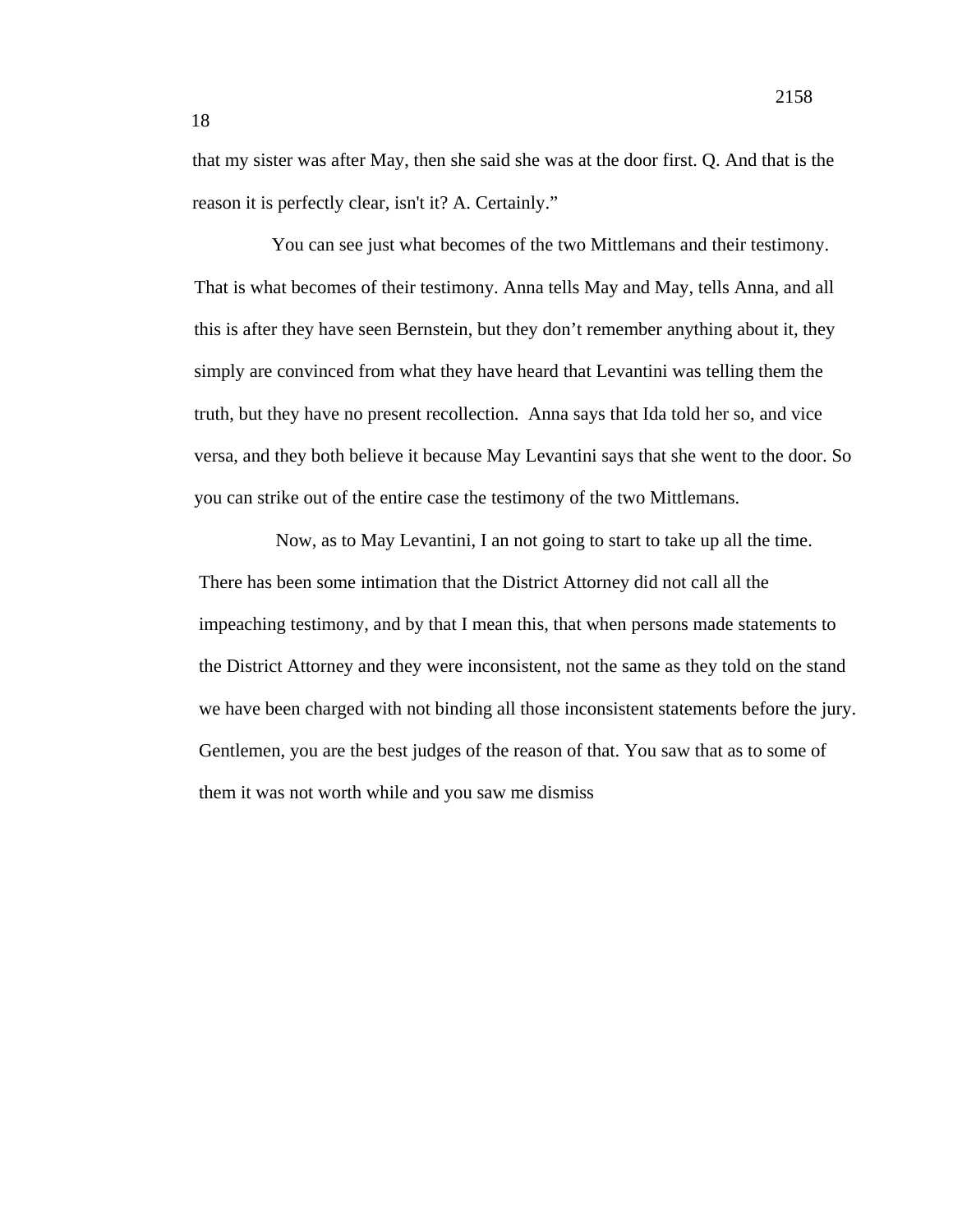them by saying "That is all. I was not going to bother with it. I did bring to the stand every bit of impeaching testimony which I thought was necessary to convince you, but some of it was self-evident. Some of it was this Levantini. This Levantini lied on the stand. That girl went to the Italian Consul's office and she told that man Franco when she was talking to him about the loss of his little Tiny that she -- she did not say "I opened that door". No, no, it was not until after she had seen Fletcher that she then stated that she had opened the door. And then you have the testimony of the Levantini girl and the Mittlemans trying to get together a story that agreed and they couldn't, and how they had discussions and lengthy discussions, but they couldn't convince each other sufficiently to go on the stand and tell the same story. The Mittlemans simply were telling their story from hearsay; Levantini is the only one in the case beside Greenspan, and Greenspan's discrepancy is so great that I am going to ask you to take his statement to the jury room if you like and read what he has got to say. Let us stop for one moment as to him, just one moment - I am not going to read you anything here but just two words, - "Were your wages raised between the time of the fire and the time you quit? A Yes, sir." Yes, he is friendly to the defendants, they have kept him in their employ and raised his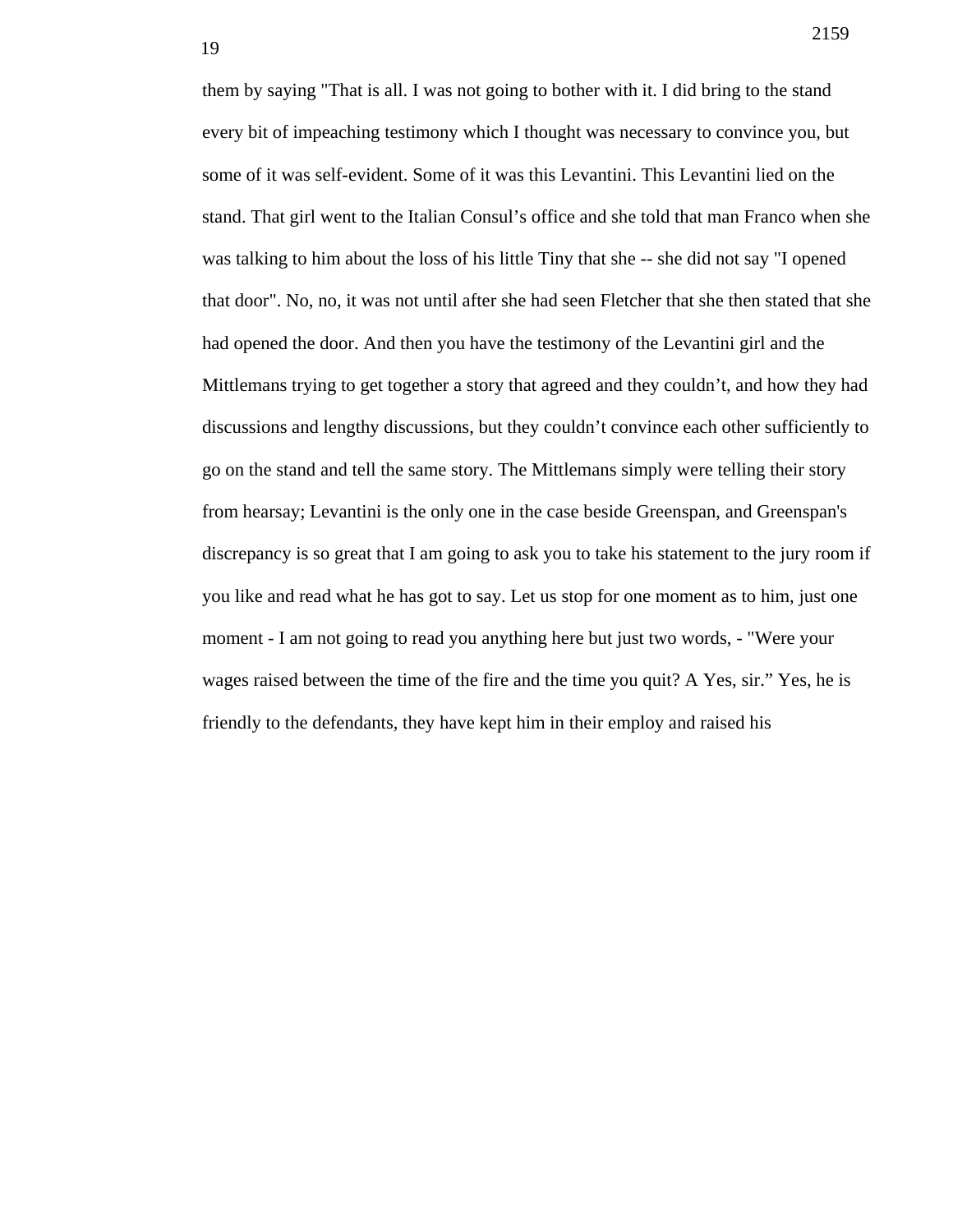wages. And I call your attention to one statement alone made by Greenspan, and that is this: "You remember my asking you this question and your making this answer to me, 'You say that the door was locked' (referring to the Washington place door)? A. 'Yes. No, I never said it."

In other words, although he did say it to me, and although his statement proves that fact, he went on this stand and perjured himself, and you can dispose of his testimony, and once you have disposed of that testimony you have disposed of every bit of the defendants' testimony that that door was open at the time of the fire, because the Mittlemans' testimony was hearsay and imagination and Levantini and Greenspan are the only two human beings of all that were in that factory that testified to that fact. They are the only two people.

Let us contrast the People's case. What have we got about that door being locked? We have got those who saw and tried it in vain, who put their hands on that handle and who turned it and pulled it in an effort to get out that door. We have got that testimony, and I cannot stop now to go over it. But some of you will recall the faces of some of those little girls on the stand as the row of names of witnesses is read. You will recall Anna Gullo, Ida Nelson, Yetta Lubitz -- and a more convincing witness never told a tale on the stand; Ethel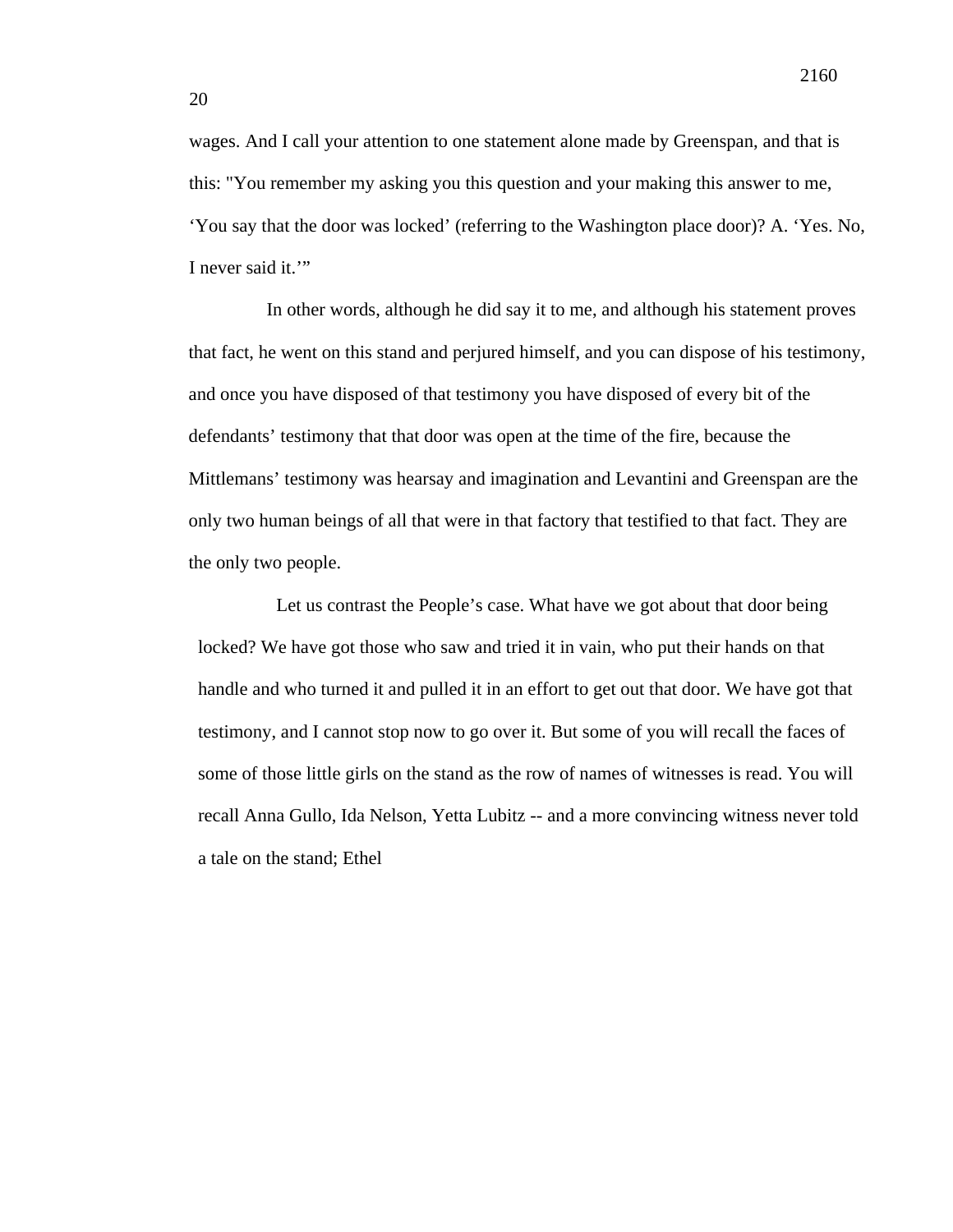Monick — that shrewd cross- examiner (indicating Mr. Steuer) never broke one word of her testimony; Beckie Rothstein, Rose Mayers, Sophie Zimmerman, Katie Weiner, Celia Walker, Lillian Weiner, Dora Axelrod, Beckie Bursky, Rose Glantz — they couldn't break her together, one with the threat of discharge, and the other with his cross examination; Ida Singer, Sarah Friedman, Fannie Selmanowitz, Mary Damsky, Ida Deitchman, Gussie Koppelman, Lena Yaller, Lena Zwick.

Are all these an army of little perjurers brought here to say that that door was locked when it was not, and to dispute the lying Greenspan, self-confessed, on this stand? Compare his statement in the testimony, and compare the statement he made to the District Attorney. All this army of little workers must be stamped as perjurers to give credence to the testimony of Levantini and Greenspan.

Have we anything beside that testimony? Oh, yes, we have got the custom of how they went out at night. They all told that. It was Greene street. Even the man, their witness, who worked for them for nine years, testified that he never went out any other way. Have we got any other testimony? Oh, yes. There were all those who tried that door before that day, even though they may be mistaken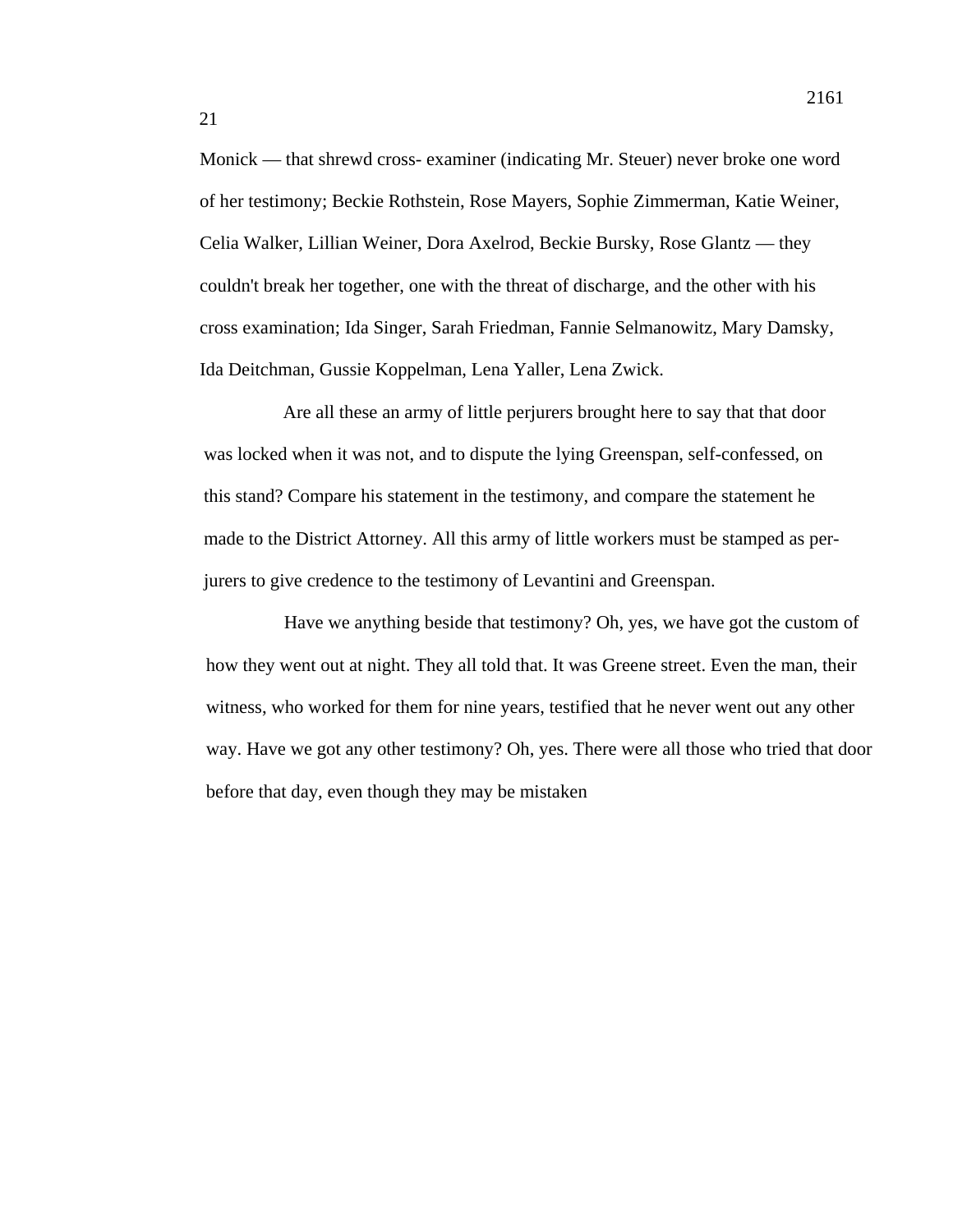in thinking it was always locked where they had their heads down at the machines and couldn't see people come in and out. Have we any other proof of that? Oh, yes. The condition of the stairs, the Washington place treads were as if never used, and the Greene street treads were worn away by that little army of workers as they left and went down that Greene street stairway at night.

Have we any other evidence? Oh, yes. The watchman standing at the Greene street door and watching them as they passed out. Have we any other evidence? Yes. There were two that didn't know, and testified they didn't know there was a door to the Washington place side, and it is admitted. Is there any other evidence? Yes. That partition found near that place. If that is not overwhelming, if that does not force you under your oath of office to find that the case has been made out by the State I don't know what will, unless it is this. You cam strike from this record every bit of human testimony and you can take that mute testimony that cannot err, and that cannot lie if it would. I ask you to look at that great monster set up there (pointing to the burned framework of the door, being People's Exhibit 29) that mute testimony. I ask you, Gentlemen of the jury, to go and examine that now, if any of you do not remember the part of it there by that casing, that which was never touched by fire. It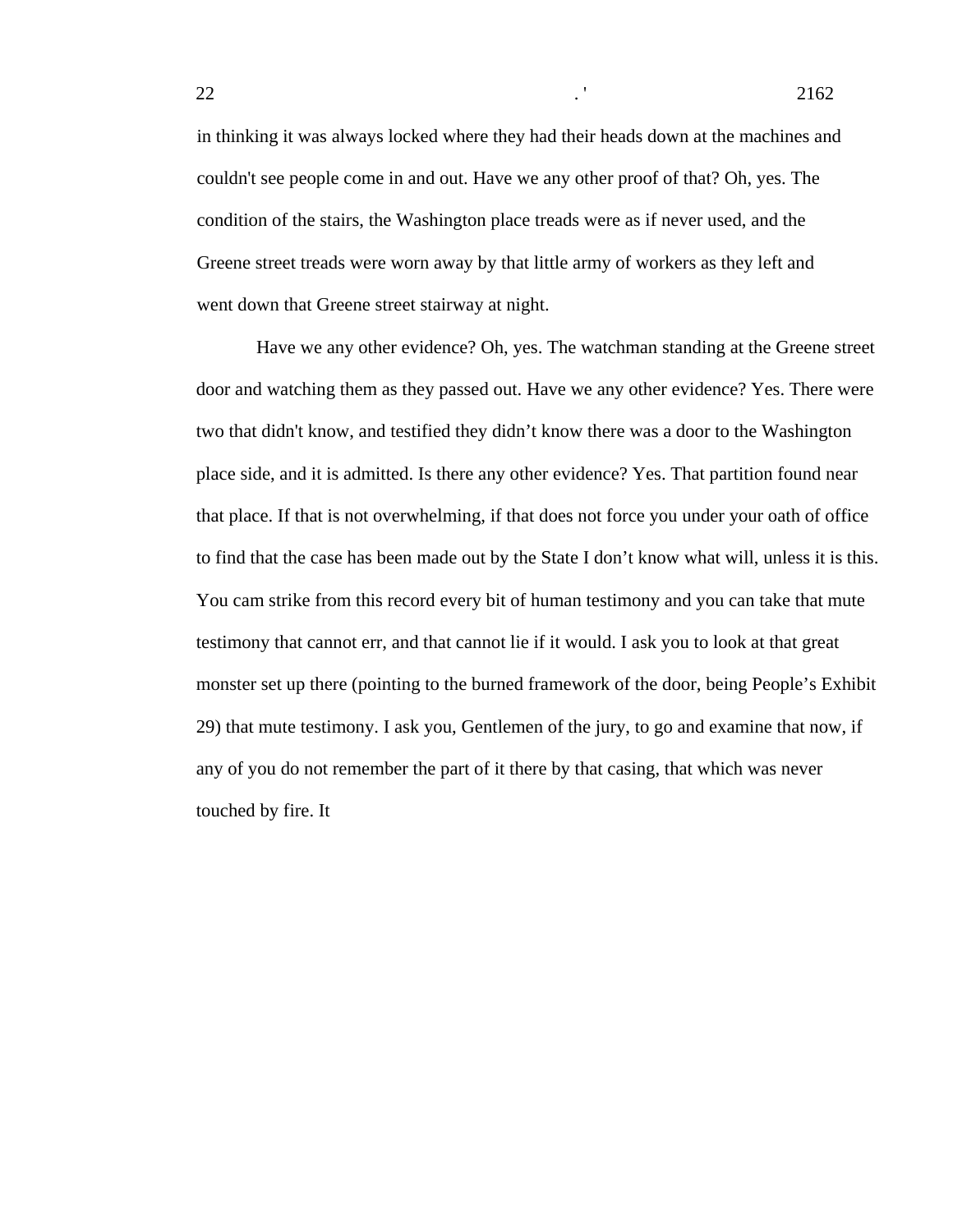is on the record, because Mr. Moore examined it and he testified about it, but I want something more than Mr. Moore's testimony; I want your observation at that part, and you will see there are clear parts of it that were never touched by fire. That cannot lie, that is a truth telling bit of witness. That door was closed. I ask you now to look at this sill of the door that I have produced. And I state to you that this is another bit of mute evidence that cannot lie to you. This is demonstration, this is truth, and I don't care what your feelings may be you cannot get away from it, you cannot get away from this kind of evidence. There, Gentlemen, is the sill of that door, there it is. It is off the inside of the factory and that is on the outside of the factory (indicating the two opposite sides of the sill). What barred the flame there? The door. The same door that preserved the side of that casing (pointing to Exhibit 29). These bits of evidence speak as if they came from the tomb.

There, Gentlemen, is a piece of evidence that I would like you to take and look at, that you can see whether the fire was on the inside or on the out.

The great piece of evidence, though, in this case is this box, this People's Exhibit No. 30. Gentlemen, all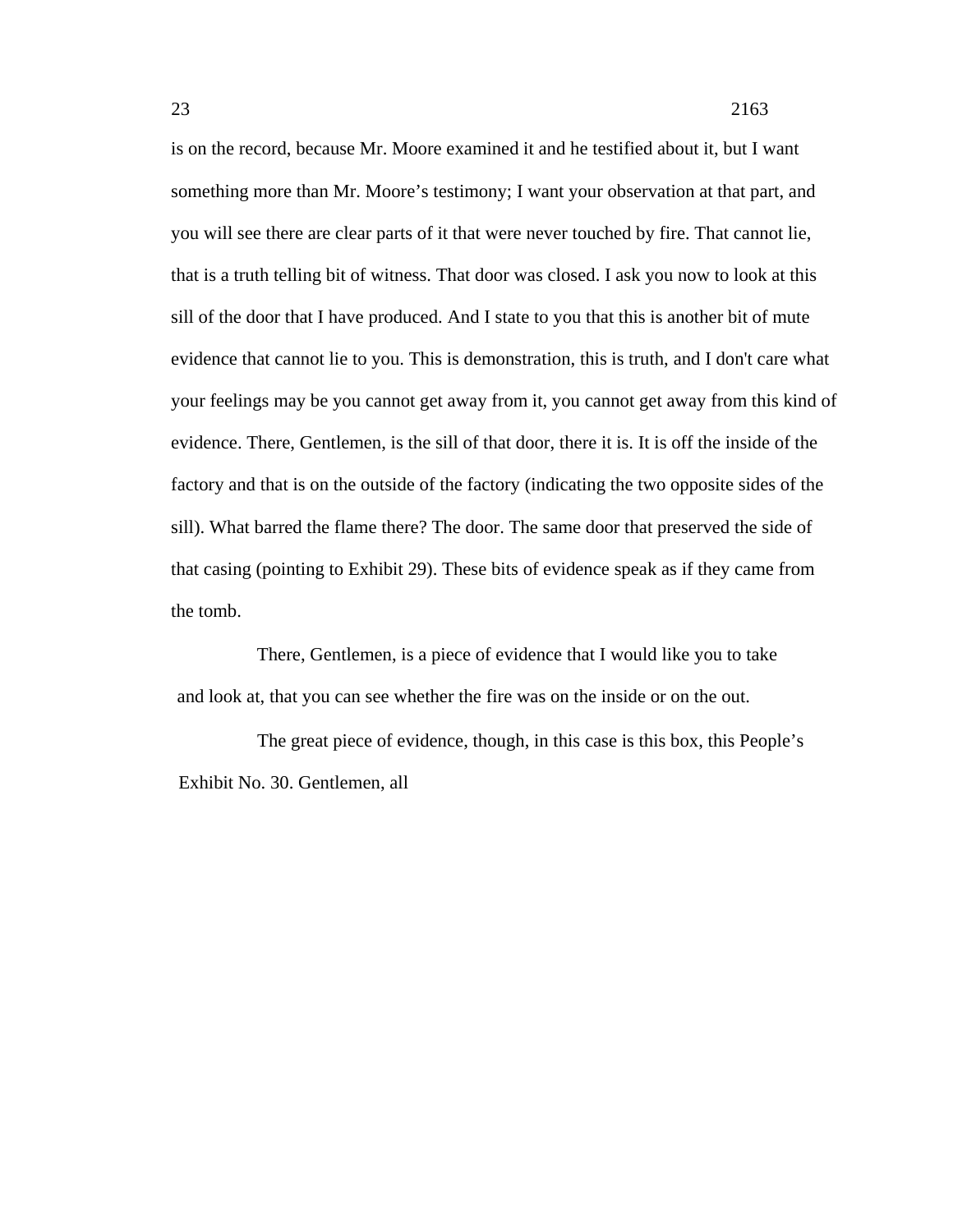24 2164

the locks have been accounted for in that building. This was not a lock on the dressing room, because it is not a padlock. There were padlocks on the dressing room. It is not on the dressing rooms or partitions put there by Puser, because he said that was seveneighths of an inch in thickness. That couldn't go on seven-eighths inch thickness of wood. All the dressing rooms were open. It could not have been on a door that was open. It was not on a toilet room because they were all open, and it could not fit. The only place on God's earth that that lock and that stile could have been on was the Washington place or the Greene street door. And although bitterly in the early part of this case we sought to prove that it was on the Washington place side and not on the Greene street side, it was not until their own expert acknowledged it was on a lefthanded door and it could not have been on a righthanded door that the final link of the proof was complete. That piece of wood with that plate annexed to it and with that handle and with that lock passed through that fire. And where was it found? Where it naturally would be expected to be found — on the Washington place side, just as near as anything would be after they had taken the bodies out and lowered them and moved the stuff to get the bodies out. And by whom was it found? The eminent Commissioner now of the State,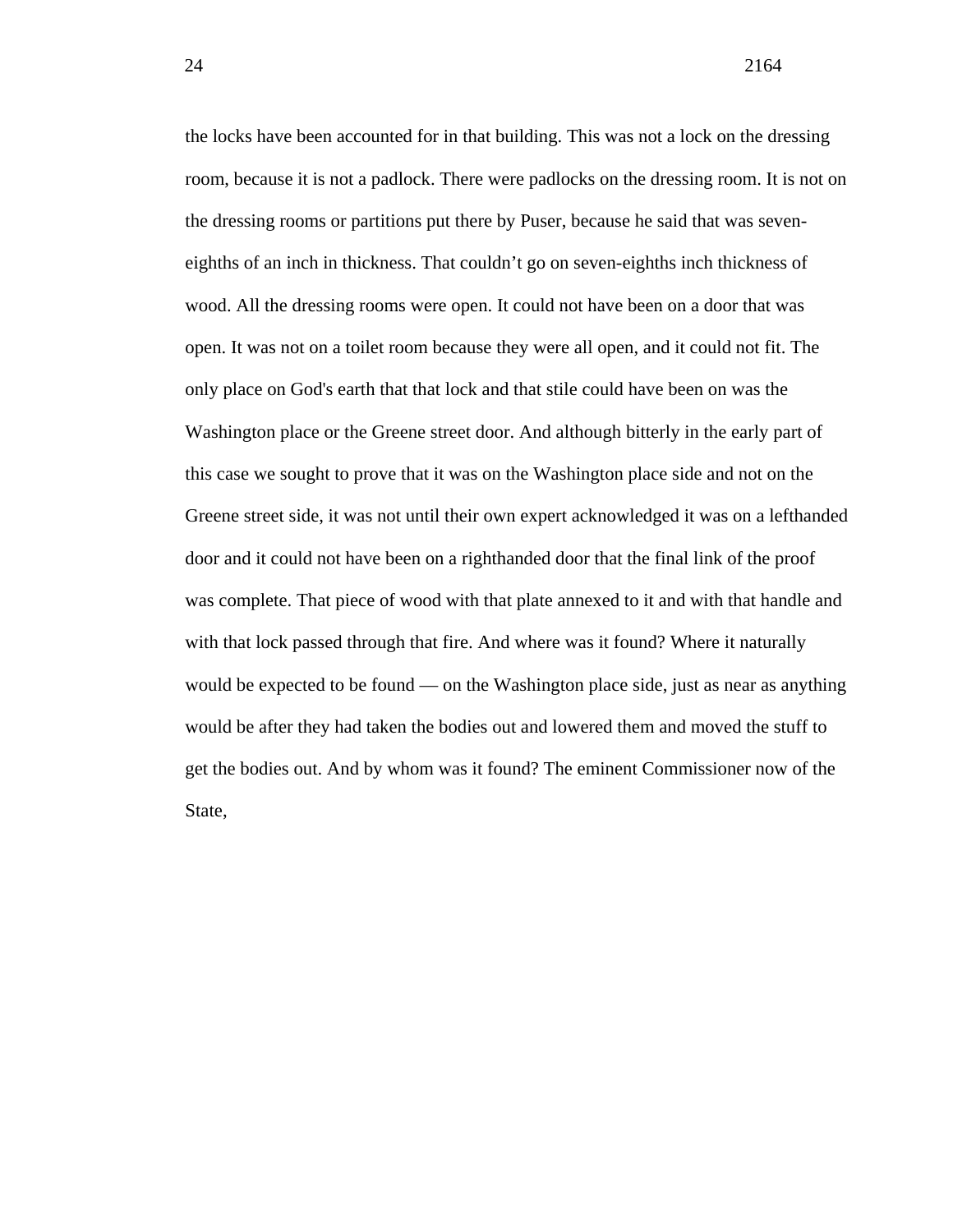Mr. Moore, then a consulting engineer, with no interest excepting his professional work. Not there to find these things. But, Gentlemen, oh, the significance of the testimony, and after all, perseverance can accomplish something. We proved to you that there had been a fire in 1902. That Clark, whose special business was to repair fire damages had been put on this job by the insurance companies, that Baxter was the man immediately in charge; that Baxter ordered some locks from the Reading Hardware Company, the Reading Hardware Company, delivered some Reading Hardware locks to Mr. Woehr, Mr. Woehr with his records came here and proved the taking of those locks from the Reading Hardware Company to Woehr's store, and Mr. Hunter goes to Mr. Woehr's store and puts the same locks that the Reading Hardware Company had handed to him and he takes one of them up and puts it on this door, and this is a Reading Hardware lock, the same kind and make, with the same stamp on it, identical with the one that was sold on December the 2nd, 1902. Why, if there was the shadow of a doubt it has been cleared up by this evidence which is demonstration. Away with this tommyrot, and scientific testimony as to whether this was on that piece of wood at the time of the fire! That won't stand a moment. Gentlemen, there is my proof. You must look at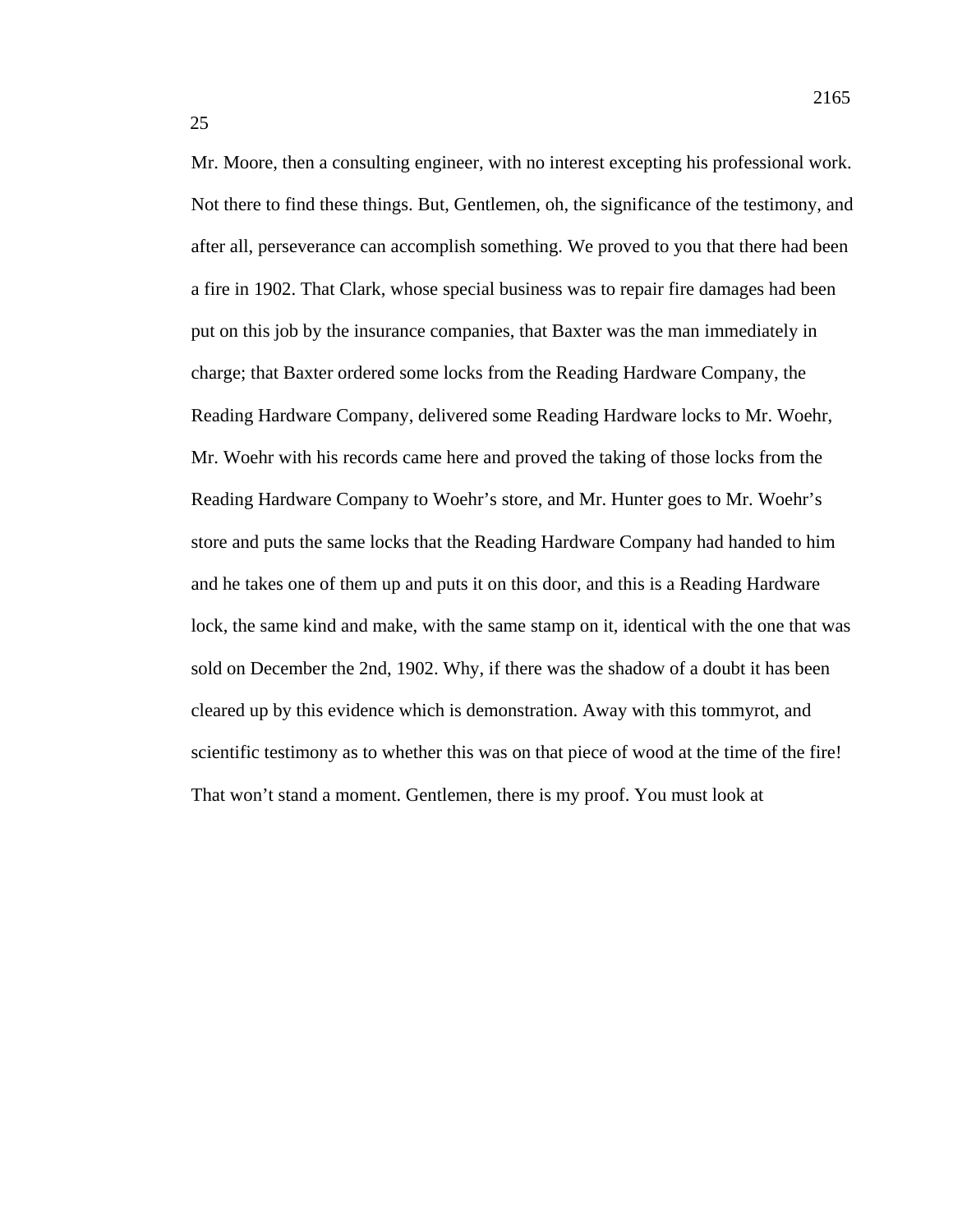it, you must examine it, and if you are men of common-sense, if you are men of anything that indicates your right to sit on an American jury, you have but to look at that great piece of evidence to know that that was the lock that barred the people. Who would believe that that lock was not on that door at the time of the fire? Does it take expert testimony? It is true that even in the course of this trial this lock has become loosened, it in not in the condition, so far as the tightness with which it was attached to the stile is concerned, that it was in when first seen, that has followed of necessity, the witnesses have examined it before the trial and at the trial. The jury has examined it, it has been put in the box and taken out of the box, it has been loosened, that is true, but there does not live the man who does not believe that that went through that fire, and if it went through the fire, it went through on the Washington place door and the ninth floor. Is there anything to corroborate it? With it was the disinterested witness Reinhardt, the fireman first there. What did he find? He found the bottom and the sides; there it was, and he kicked it in, he kicked it in, the sides went down. This handle may have been broken then, and this may have been melted, it is true. I don't know. I don't care how that handle got off. It was not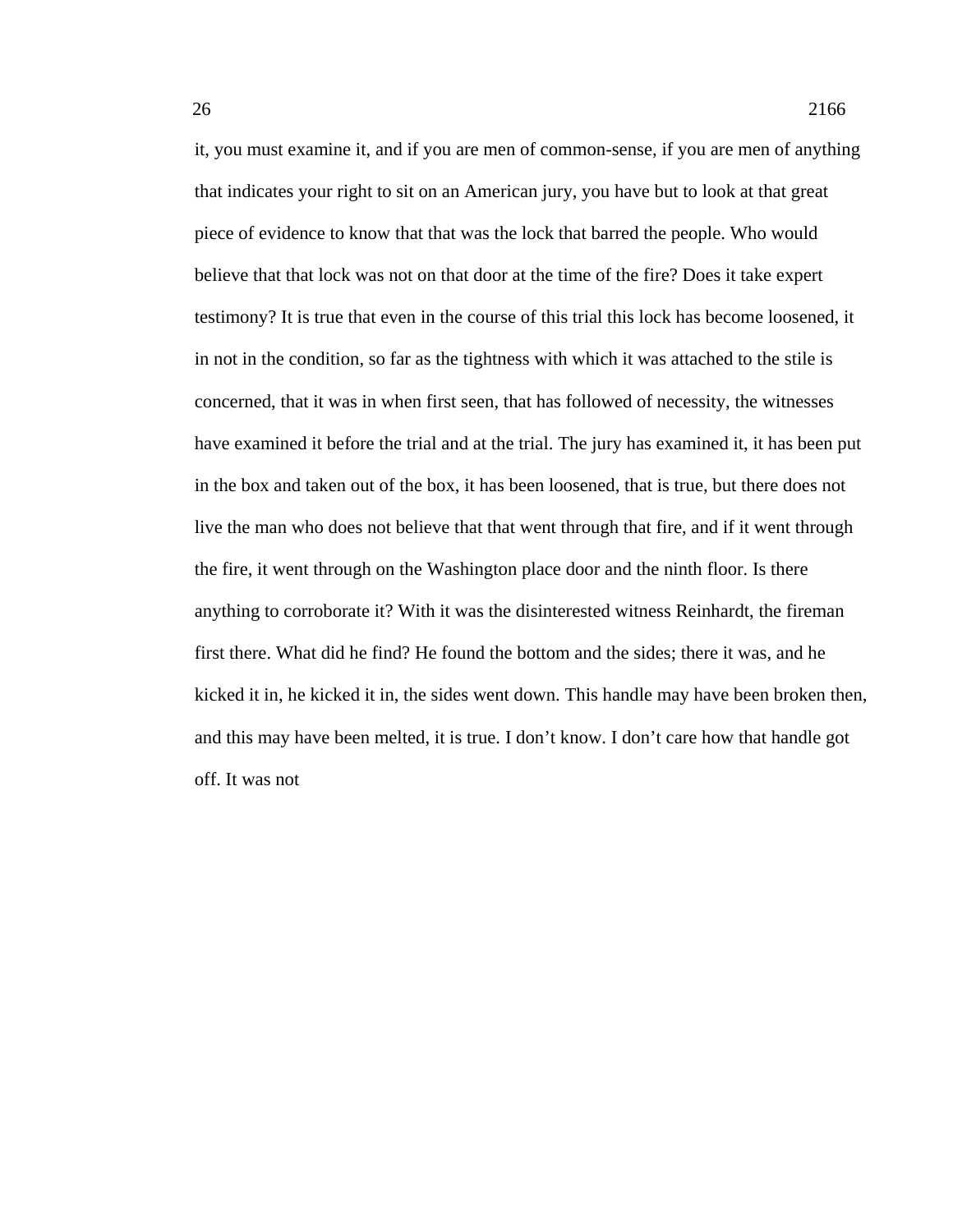taken off with a blow pipe, it was taken off by accident, fire or heat — it is immaterial to me. That (indicating dead belt on lock on People's Exhibit 30) is the deadly thing we are talking about and not the missing handle. Was it found there? Are we going to discredit Reinhardt and Dunn -- one of the best witnesses in the case — and Meehan and Flynn and Moore and Saveno and Tortia? Are you going to throw all these aside, these disinterested people who were there and know about the finding of the lock? And its existence upon the door before?

Gentlemen of the jury, why was that door locked? Why was that door locked? Was there motive? Yes. It was to search these poor employees' bags as they went out at night; that is the reason that door was locked at the time they went out. I don't say it was locked nine years ago, but we have Mr. Harris's testimony that they found six girls stealing something and they had them arrested. That stealing has got to stop,-- that stealing has got to stop, -- and something must be done to stop it.

Gentlemen, on this part of the case and without saying another word, although I have got something else I must say, I could stop, never in the history of a prosecution in a criminal Court did the defendants themselves adduce such magnificent and convincing evidence to the jury as when Mr. Blanck, still thinking of the stealings,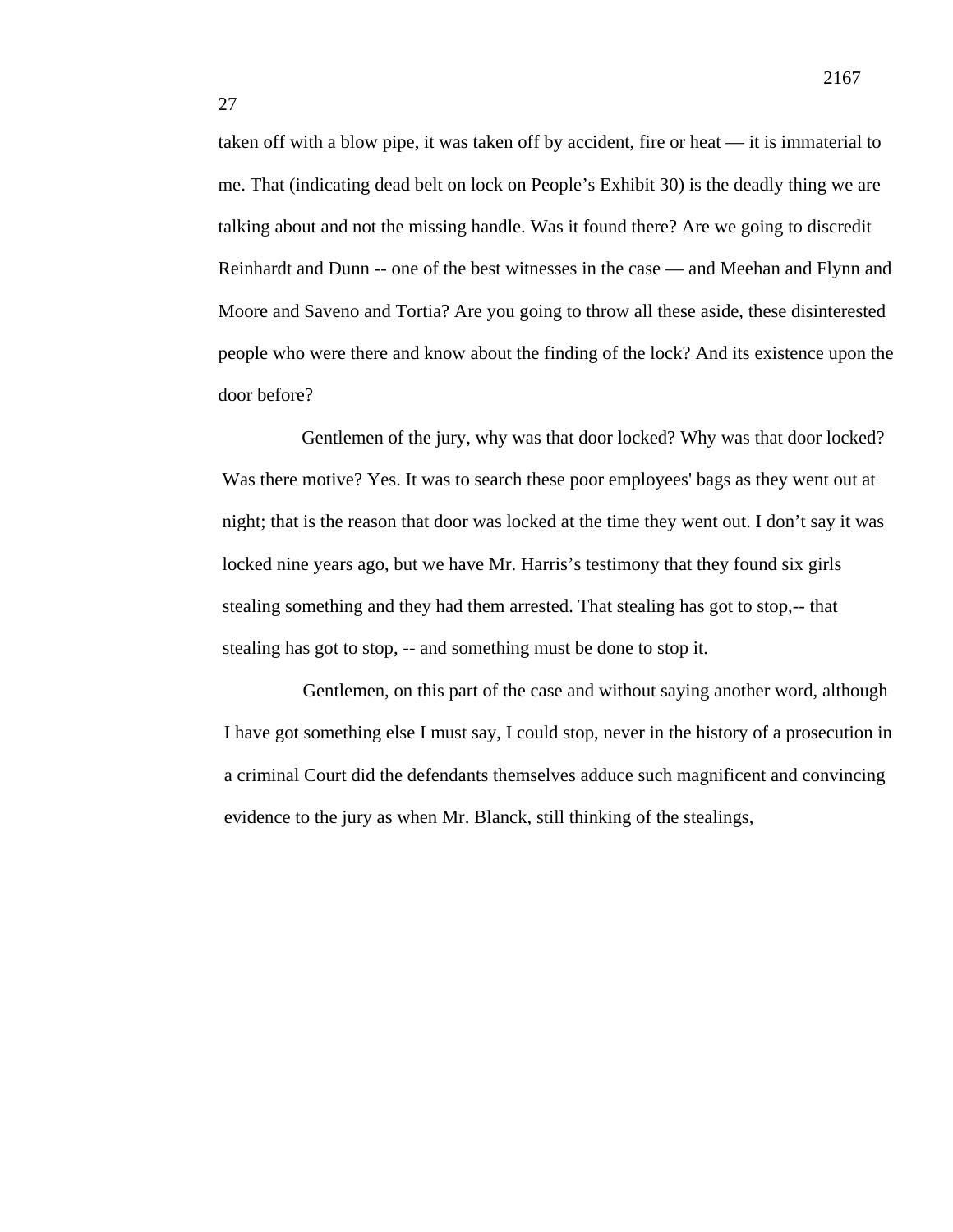and still thinking of the taking of the things away, produced this bag in Court (Defendants' Exhibit E) , with his shirtwaists, he himself producing it. It had never left his mind, and it was his main defense in this court room, -- "I had a right to protect my property." Nothing ever proved in this world before -- and I doubt if it ever will hereafter -- what was in that man's mind, because you cannot look in people's minds ~- nothing will ever prove it so clearly as he himself, almost by magic producing it and offering it for inspection. Why, it was the most convincing thing, and the District Attorney in the performance of his solemn duty immediately offered it in evidence. And I ask you now to recall not so much the bag on the premises, but what you saw at that table, and if that don't convince you evidence never will convince mortal man.

Gentlemen, there is a matter of demonstration in this case, and that is that fire did not come upstairs from the eighth to the ninth floor, and there don't live the man who can gainsay that it did not. This (indicating) is the handrail on the eighth floor landing. You are on the stair-well side and I am on the loft side of this piece of wood as it was situated on the landing on the 25th day of March, 1911, at quarter to five o'clock. Here there is a door, the door that Brown opened, and on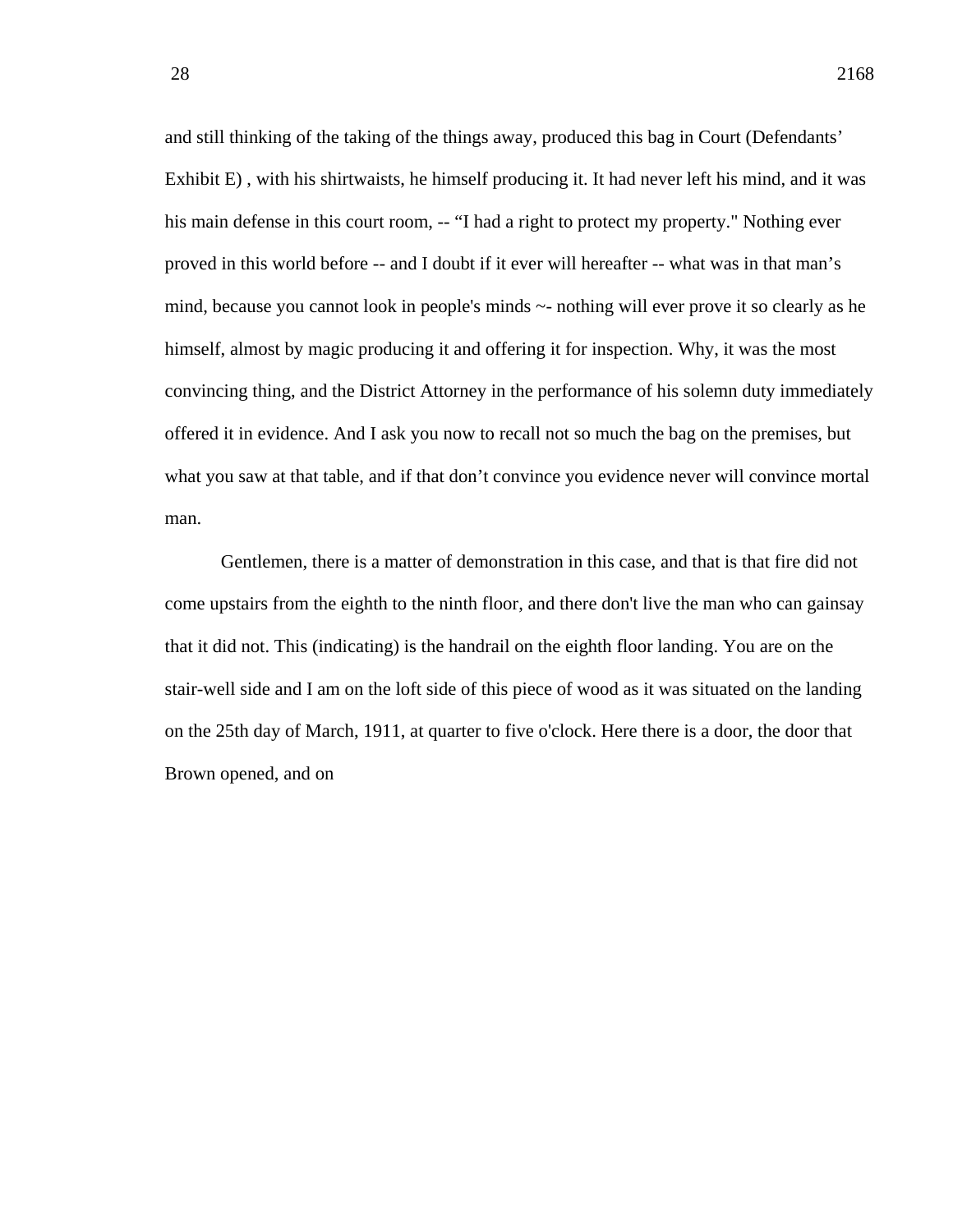this side of the door are girls, according to the theory of the defense pent up against the door. I think that is what Ida Cohen said. Well, whether the door was locked or not they were this side of the door. Now, there was no fire coming through that door at that time because the people were standing here; Brown had not opened the door. So this side of the wood was cleaner than that side of the wood. Now, that is demonstration. No fire ever came up the well, because that is there. It don't lie to you. It talks to you, Mr. Juryman, and you, every one of you, it says, "I was there, I was there, no fire touched me." And you have got to believe that piece of wood. There was no fire on this side because the door was there and Brown was there and the girls were there, and there was no fire there, so that that handrail belonging to that door was closed, was just as good as that part which is there, and you will find that even the varnish has never been blistered. You cannot have a thing like that with varnish on it and not have it blistered and still go through, flame and fire, that is impossible. Brown testifies that every girl went through that door, and still there was no flame. Mind that. He testified that when he was in the loft, the last person to leave it, he could not see the policeman, but just as soon as he got to the door — that is near this piece of wood on this side — he could see the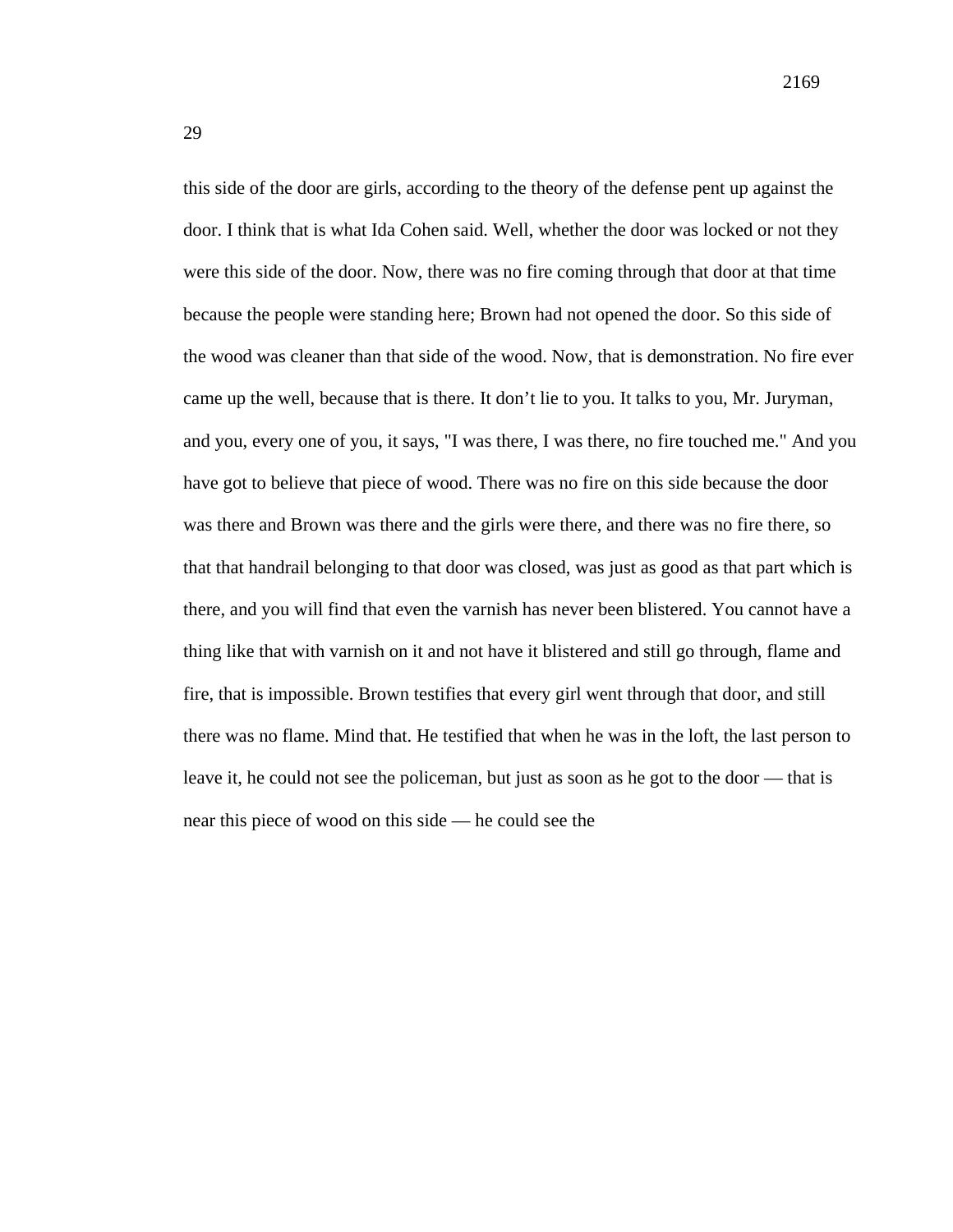policeman, because up to that time there was no smoke and the was no flame.

Now, let us see what the conditions were from there to the ninth floor where these people were pleading to get out. Here is mute testimony (indicating another handrail); this don't lie; you can't say that it tells an untruth. Look at that. Is that the flame that was burning people up? Now, that is the only piece of combustible stuff, with the exception of those two pieces there that there was in that stair-well. Is there any flame running up that stairway, when that is the only thing it can go up? Can you send a message by electricity when there is nothing to send it by? Can you send water through a pipe when there is no pipe? There must be a medium. It is not like wireless telegraphy, -- fire don't run that way -- there has got to be combustion, there has got to be oxidation. Gentlemen, I ask you to take a look at it, I ask you to take that and see if you can find a bit of the varnish that has even been blistered by heat between that eighth and ninth floor.

Now, of course, these doors were down at a time when Reinhardt and Dunn were fighting the flames. Of course at that time when the flames were licking out, when these flames had gone fifteen or twenty minutes and passed away, that is a different thing. That is when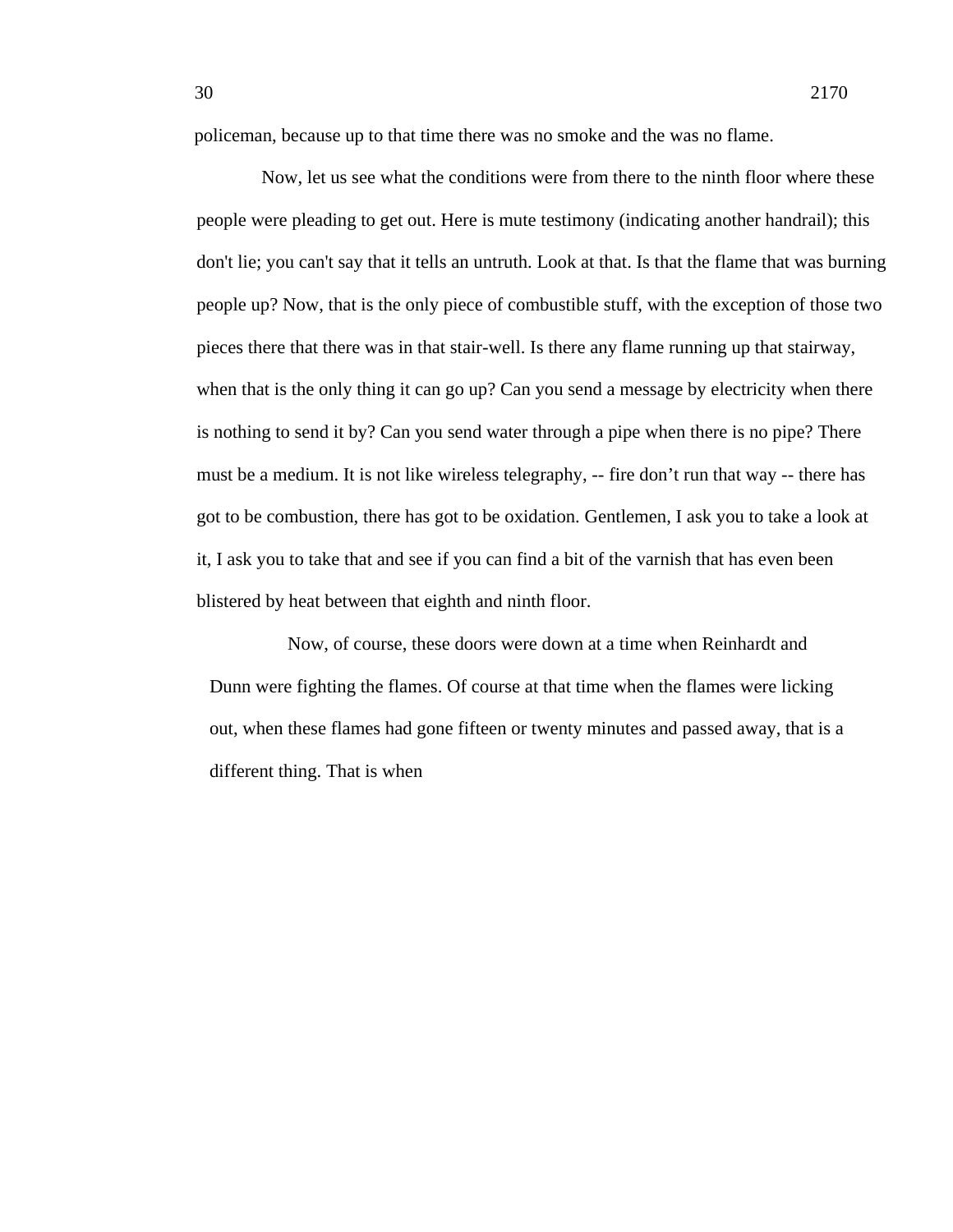even this little black (indicating) came here, but never heat enough in that stairway even to blister a single piece of a handrail. These are the witnesses that are speaking by the act of providence from heaven, because it is nature and the laws of nature that appeal to you when you see these things. They are the physical objects that tell you that no fire and no flame could have been between that eighth and that ninth floor. And when the people were going out of that eighth floor, when Brown was letting them out, there was no fire in that hall. And the ninth floor there, there is no burn, there is no burn. Of course after the door fell away then the flames licked out. No fire and flame would have burned anybody if that door had been open on the ninth floor.

I ask you to look at the bulb of the electric light still there, with heat from the outside of the bulb and it is not broken. And I ask you to recall the testimony on that point. The only thing that is opposed to that is the statement of Chief Worth. I have the greatest regard and respect for Chief Worth. He is a witness that I would believe at any time on any subject, providing he had a certain amount of opportunity for observation. In other words, if Chief Worth told me there were twenty people there, and he had been there, I would believe it if I only thought I saw twelve. I have the greatest faith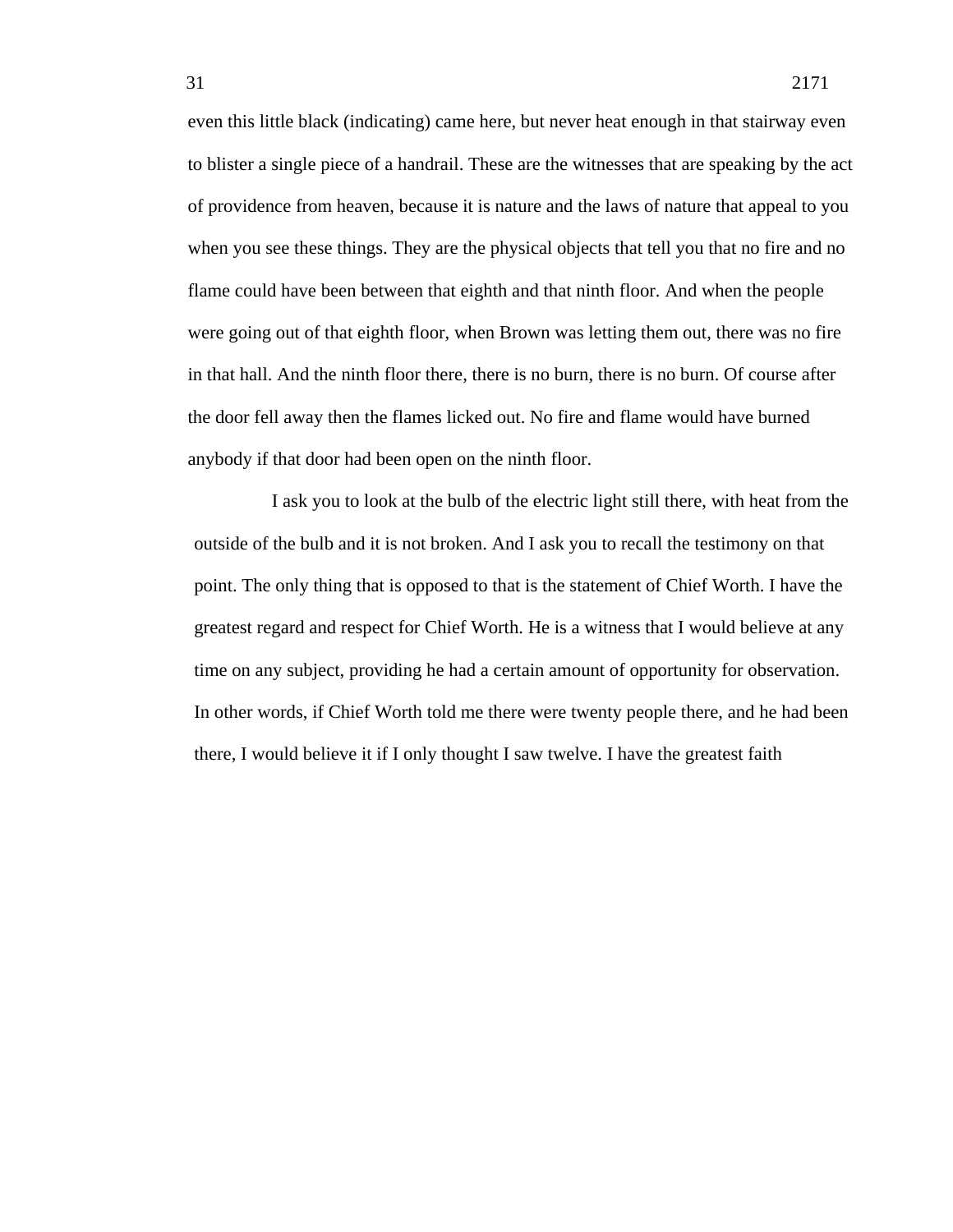in his credibility, and a finer man, a finer member of the fire department I don't know - and I know them all -- but Chief Worth testifies he was down on the street, and what he was telling about was a guess of what was happening in that stair-well. And does it amount to a row of beans, when you have got the testimony as opposed to that of the living human beings that were in that stairwell at that time? In answer to Chief Worth's - and Mr. Steuer put the words in his mouth, "And from that you infer that the flames had gone up the stairs, is that the idea?"

MR. STEUER: That is a misstatement. Those words were used en his direct examination, and they were stricken out. You must not make this misstatement.

MR. BOSTWICK: I read from the record: "Q. Where did you see the smoke, this volume of smoke on the ninth floor?" "And from that you inferred that the flames had gone up the stairs, is that the idea? A. Yes, sir."

Now, I do not care about Chief Worth, because there is a lot of testimony here. Oliver Mahoney swore -- you have all the testimony of the three men. You have the men that first got to the eighth floor, that they went up, and all the testimony, but the very best testimony you have get is right here, these exhibits. That negatives anything Worth said about it. Could flame have gone up that

32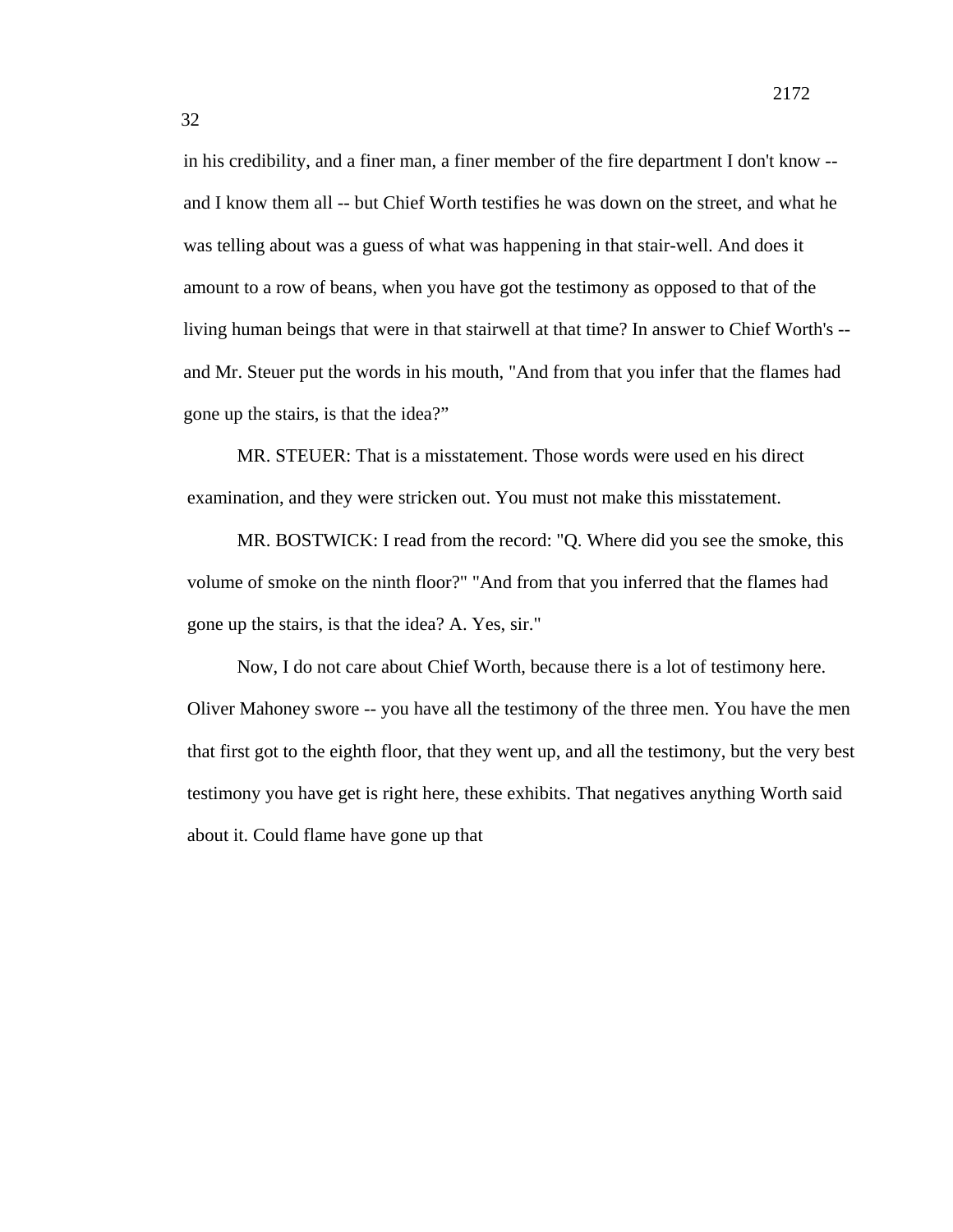stairwell, if nothing there was combustible? The stairs are the same to-day as they were on the day of the fire. These very things taken off since this trial commenced, they had not even repaired them, they looked good enough to stay right on the building, they never repaired them, although these others of course had to be replaced, because they were here, but these others (indicating pieces of handrail) had never been repaired on the

building, and you know that no flame went up and down that stair-well with those mute witnesses (the exhibits) telling you the true story.

Gentlemen, you recall the testimony of Katie Rabinowitz, or Mrs. Gartman, because she was one of the last witnesses to testify. You remember how she told you that she saw Margaret Schwartz fall up against the partition; you remember how she accounted for every step at the time of the fire on the ninth floor; you remember how she testified how that door was tried and there was no chance to get out, it was locked. I do not believe that any juryman sitting in that box will forget as long as he lives the story of Kate Alterman of the tragic last moments of Margaret Schwartz. A truer story never was told than that. You remember they had been friends, Mrs. Gartman, Margaret Schwartz, the deceased in the indictment, and Kate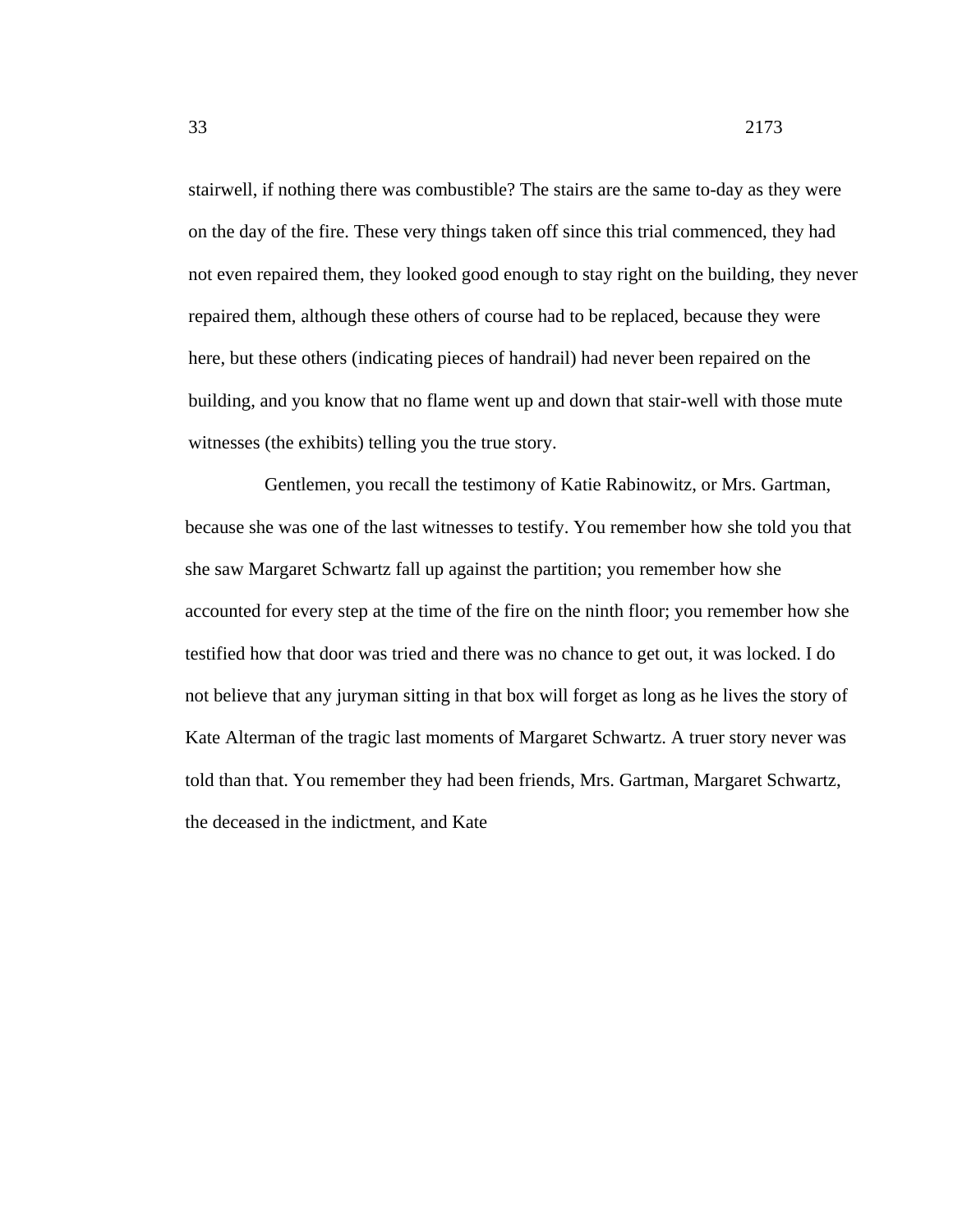Alterman had been friends. You remember how she called her Kate, and she then called back Margaret, and there was no sound that came after that. She died at that ninth floor door and they were passing out of the eighth floor then and these were the conditions between the eighth and the ninth floor, (pointing to the handrail exhibits).

Yes, Brown opened that door on the eighth floor and there /were no dead bodies there, but there were on the ninth. The stairs were not burned while the doors were up, and the rails proved it, the pictures prove it, the sill, the stiles, the case proves it, and the lock itself proves it, besides all the human testimony that there is in this case.

Gentlemen, believe this testimony (pointing to the handrail exhibit) , believe the testimony of these honest little girls that were here, and that told their stories from their hearts, believe them, as you must, and one of the most awful and greatest crimes of history has been proven and is now to be punished in this Court. The testimony of those honest children is before you and you cannot get away from it in this case, and then these things (indicating the handrail exhibits) have brought no lawsuits. These things have no bias. Here are the photographs, here are the rails, here are the sills, there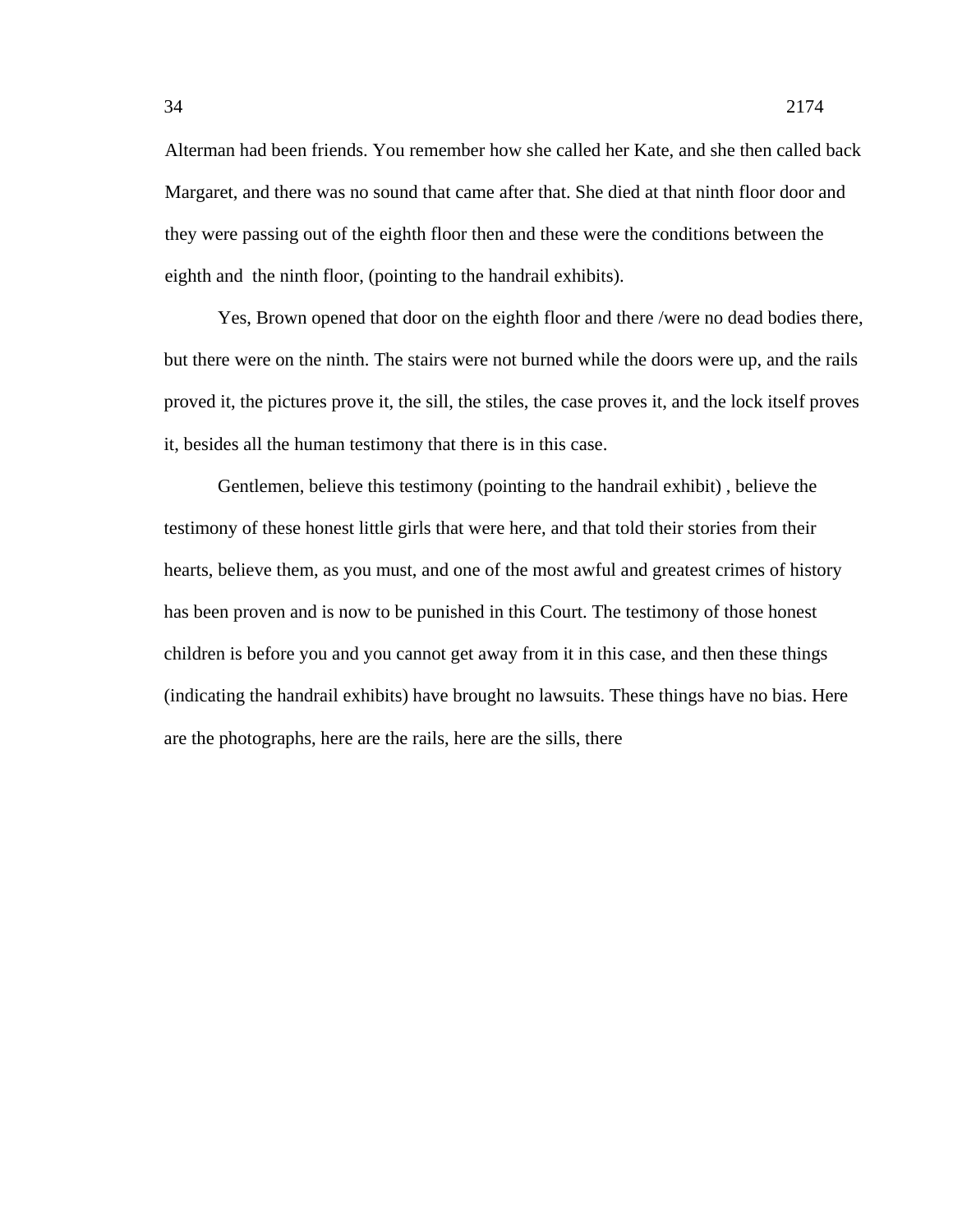is the casing, the material that they were working with, the pocketbook from Blanck, the lock, that lock shot, and that bolt there, that held them back — these are the mute witnesses that are speaking to you, and that tell you that every single item of this crime has been proven to mathematical demonstration.

Yes, in the words of the defendants' counsel, 1911 has been a bitter year for the poor families from whom these dear ones have been taken by the neglect of these defendants. Margaret Schwartz died, Margaret died at the Washington place door on the ninth floor because that door was locked and that bolt held that door. Safety and all was on the other side for her and the others, and this safety was kept from her. Why? To prevent these defendants, who had five hundred people under their keeping -- their lives -- from the paltry expense of a watchman.

I have done my duty. The People now look to you to do yours. God grant that you will.

THE COURT: Gentlemen of the jury, you are admonished not to converse among yourselves on any subject connected with this trial or to form or express any opinion thereon, until the same has been submitted to you. You will not allow any one to talk with you about the case, nor talk

35